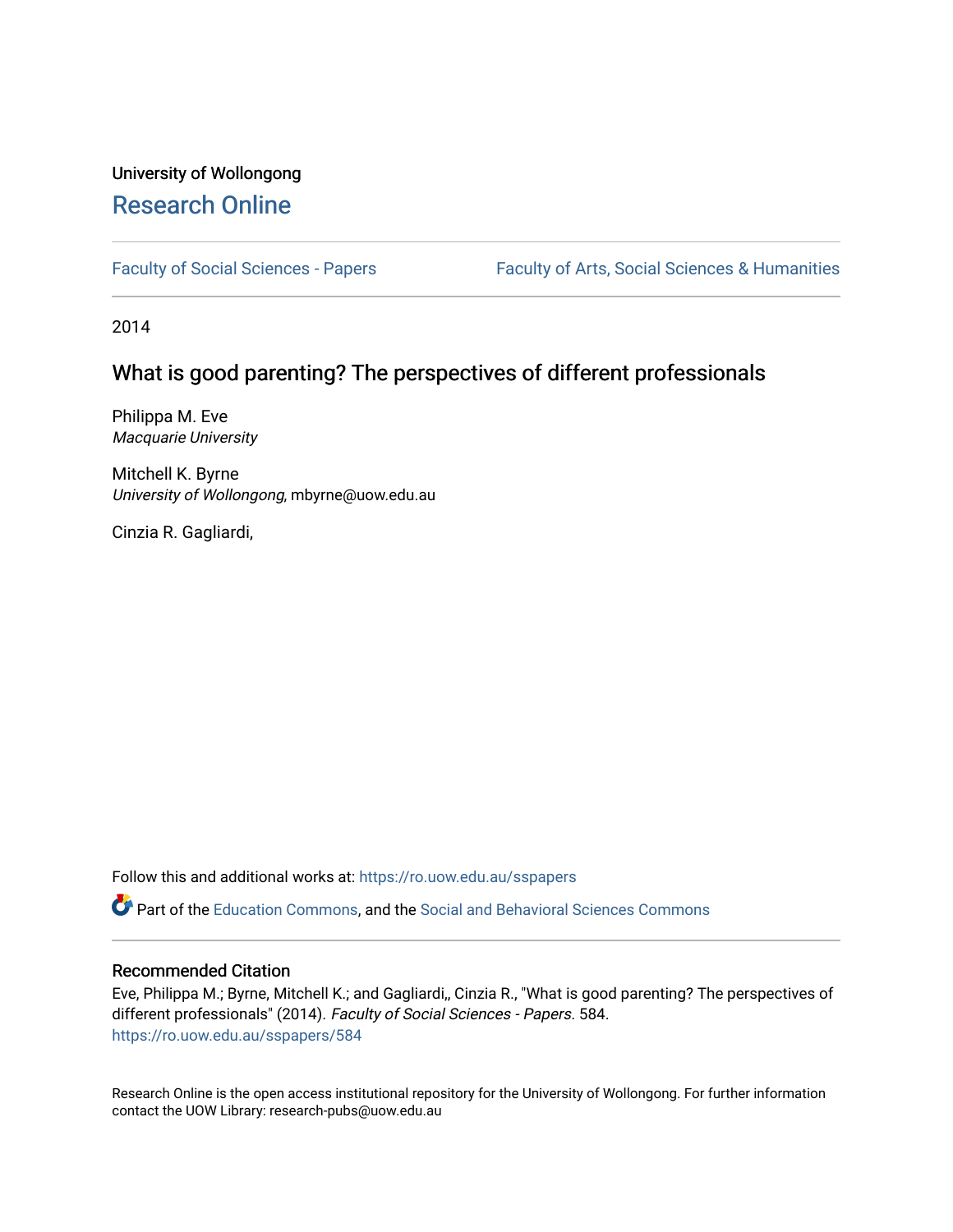# What is good parenting? The perspectives of different professionals

## **Abstract**

Defining parenting, and good parenting in particular, is a complex task wrought with ambiguities. This creates problems in agreeing on a standard parenting capacity assessment, particularly in relation to strengths as opposed to weaknesses. To address this lack of consensus, the current study explored the convergence and divergence of different professional groups' opinions on good parenting. A mixedmethods design was employed, with semi-structured interviews and rating scales administered to 19 professionals with experience in parenting capacity assessments. Data were analyzed using a constructivist grounded theory. The findings suggest that, in general, professionals agree on main themes of good parenting, including (1) insight, (2) willingness and ability, (3) day-to-day versus complex/longterm needs, (4) child's needs before own, (5) fostering attachment, and (6) consistency versus flexibility. Within these six categories, individual differences emerged. Theoretical and practical implications are discussed.

## Keywords

perspectives, parenting, different, professionals, good

## **Disciplines**

Education | Social and Behavioral Sciences

## Publication Details

Eve, P. M., Byrne, M. K. & Gagliardi,, C. R. (2014). What is good parenting? The perspectives of different professionals. Family Court Review: an interdisciplinary journal, 52 (1), 114-127.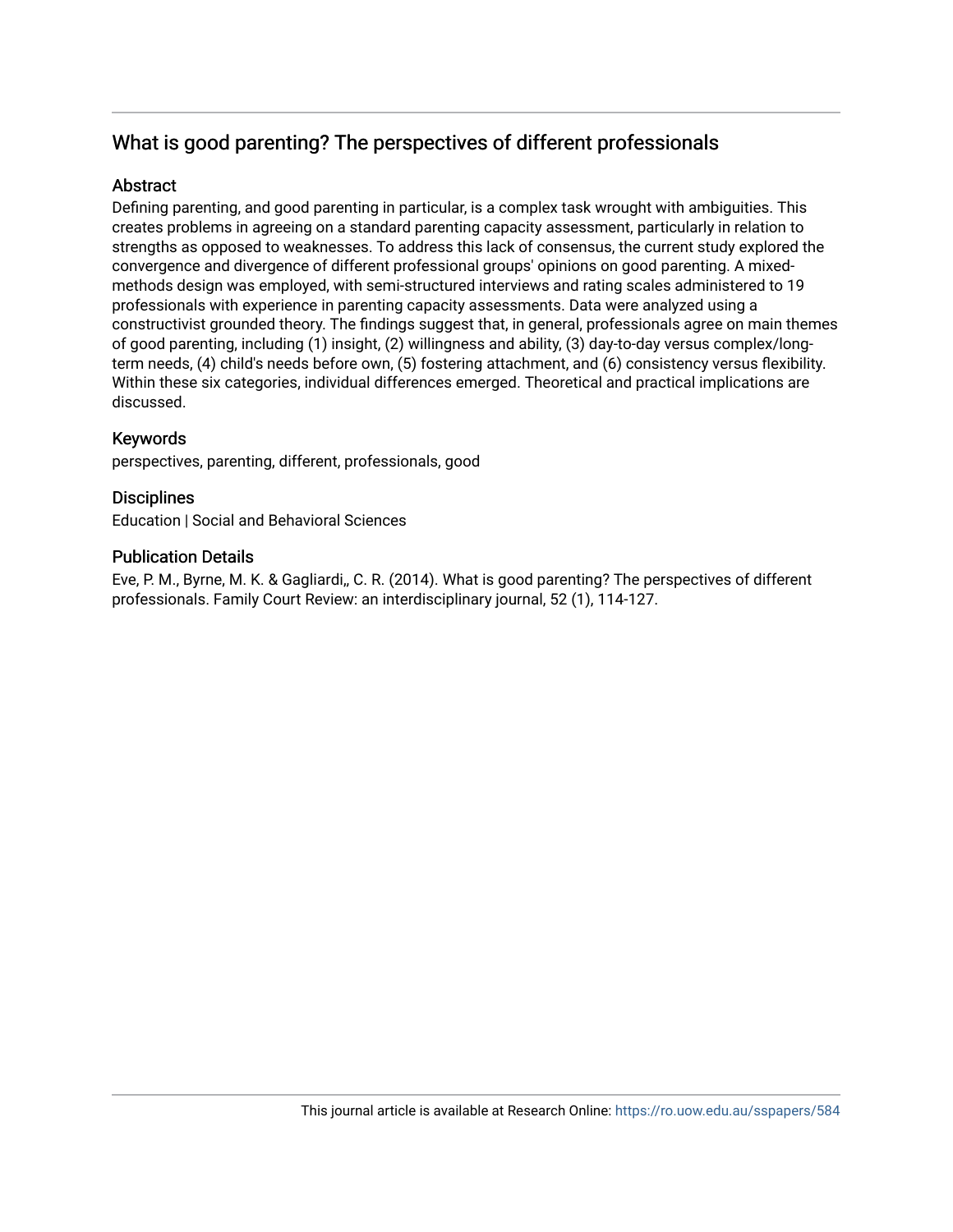#### **What is Good Parenting? The Perspectives of Different Professionals**

**Philippa M. Eve Mitchell K. Byrne\* Cinzia R. Gagliardi**

Defining parenting, and that of good parenting, is a complex task wrought with ambiguities. This creates problems in agreeing on a standard parenting capacity assessment, particularly in relation to strengths as opposed to weaknesses. To address this lack of consensus, the current study explored the convergence and divergence of different professional groups' opinions on good parenting. A mixed methods design was employed, with semi-structured interviews and rating scales administered to 19 professionals with experience in parenting capacity assessments. Data were analysed using a constructivist grounded theory. The findings suggest that in general, professionals agree on main themes of good parenting, including 1) insight; 2) willingness and ability; 3) day-to-day versus complex/long-term needs; 4) child's needs before own; 5) fostering attachment; and 6) consistency versus flexibility. Within these 6 categories, individual differences emerged. Theoretical and practical implications are discussed.

Key Words: Parenting assessment; family law; parenting capacity; professionals; child protection

\* Correspondence: [mbyrne@uow.edu.au](mailto:mbyrne@uow.edu.au)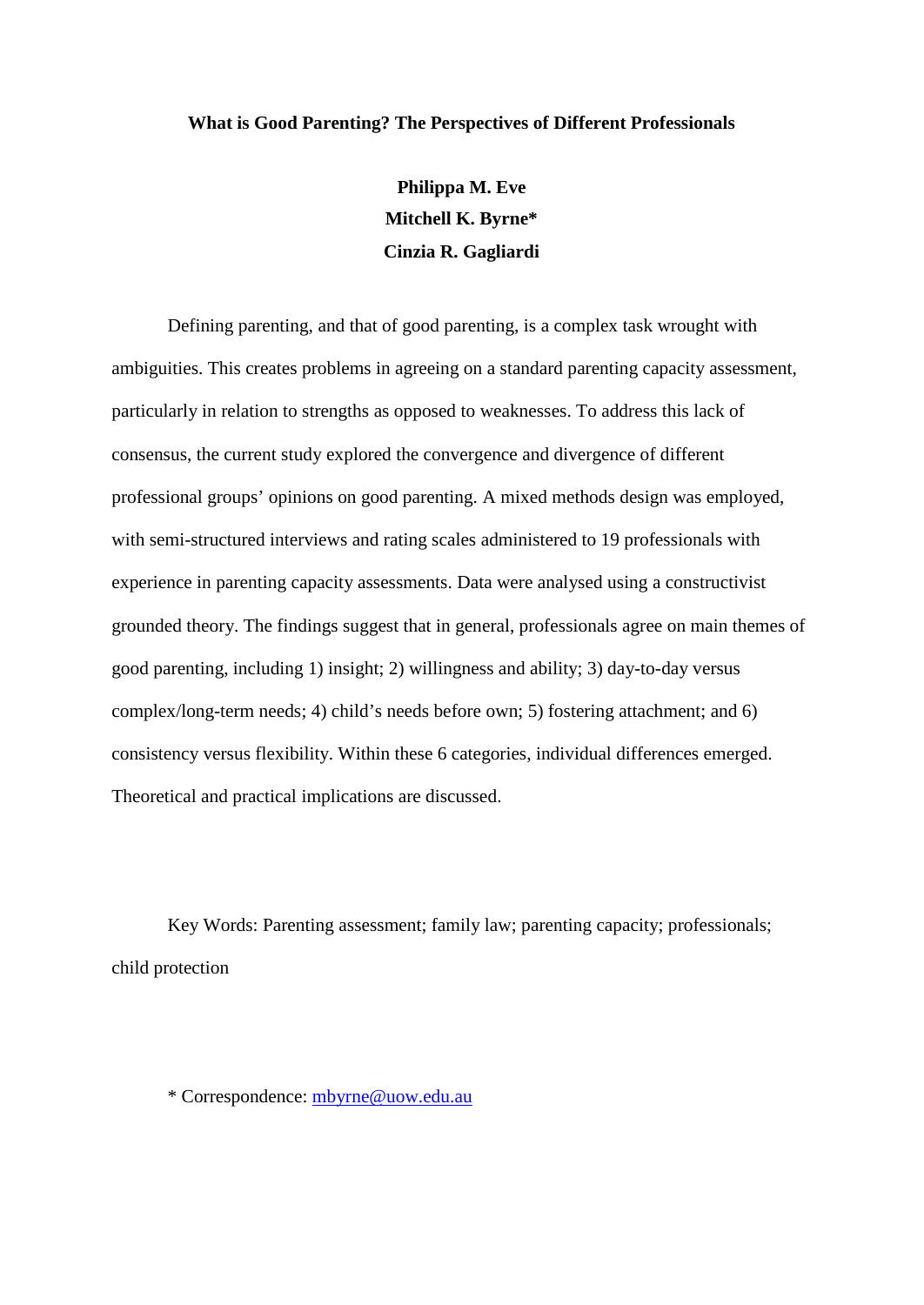The assessment of parenting capacity is a core task in child protection, and is often done in combination with risk assessments.<sup>1</sup> Parenting capacity assessments (PCA's) are mainly used in the New South Wales (NSW) Children's Court, however, they may also form part of an overall assessment in Family Court proceedings. These assessments are done by social workers or psychologists who work for social services<sup>1</sup>, mental health nurses<sup>2</sup>, or independent assessors appointed by the court.<sup>3</sup> All PCA's occur once a problem has been identified<sup>1</sup>, including cases of suspected child maltreatment; environments in which parental fitness is questionable due to mental illness, alcoholism, or instability<sup>4</sup>; family dissolution matters<sup>5</sup>; or in rare cases, before birth.<sup>6</sup> They may also be conducted when problems of a child cannot be explained, in areas such as physical injuries, developmental delays, unusual responses to parents, and non-organic failure-to-thrive.7

While PCA's may initially be conducted for social service reasons (such as service planning for struggling parents), they are often later utilised as forensic evidence in legal decisions regarding family reunification, visitation rights, foster care decisions, and the termination of parental rights.<sup>8,9</sup> PCA's have been found to hold considerable impact over forensic decisions<sup>10</sup>, including child custody. For example, Jamieson, Tranah, and Sheldrick<sup>11</sup> found that in 37 child care court cases in England, assessment recommendations were wholly followed in 73 percent of cases. Furthermore, Waller and Daniel<sup>4</sup> found that lawyers expect clear conclusions from parenting assessments, with 75 percent expecting a clear recommendation on custody and visitation decisions.

However, despite the influence of PCA's on court decisions, there is no clear consensus as to what they should include. Many different standards of practice exist<sup>7,8,12,13,14</sup>, and yet research consistently suggests that professional assessment of parenting capacity is highly divergent.<sup>2,9,15,16,17</sup>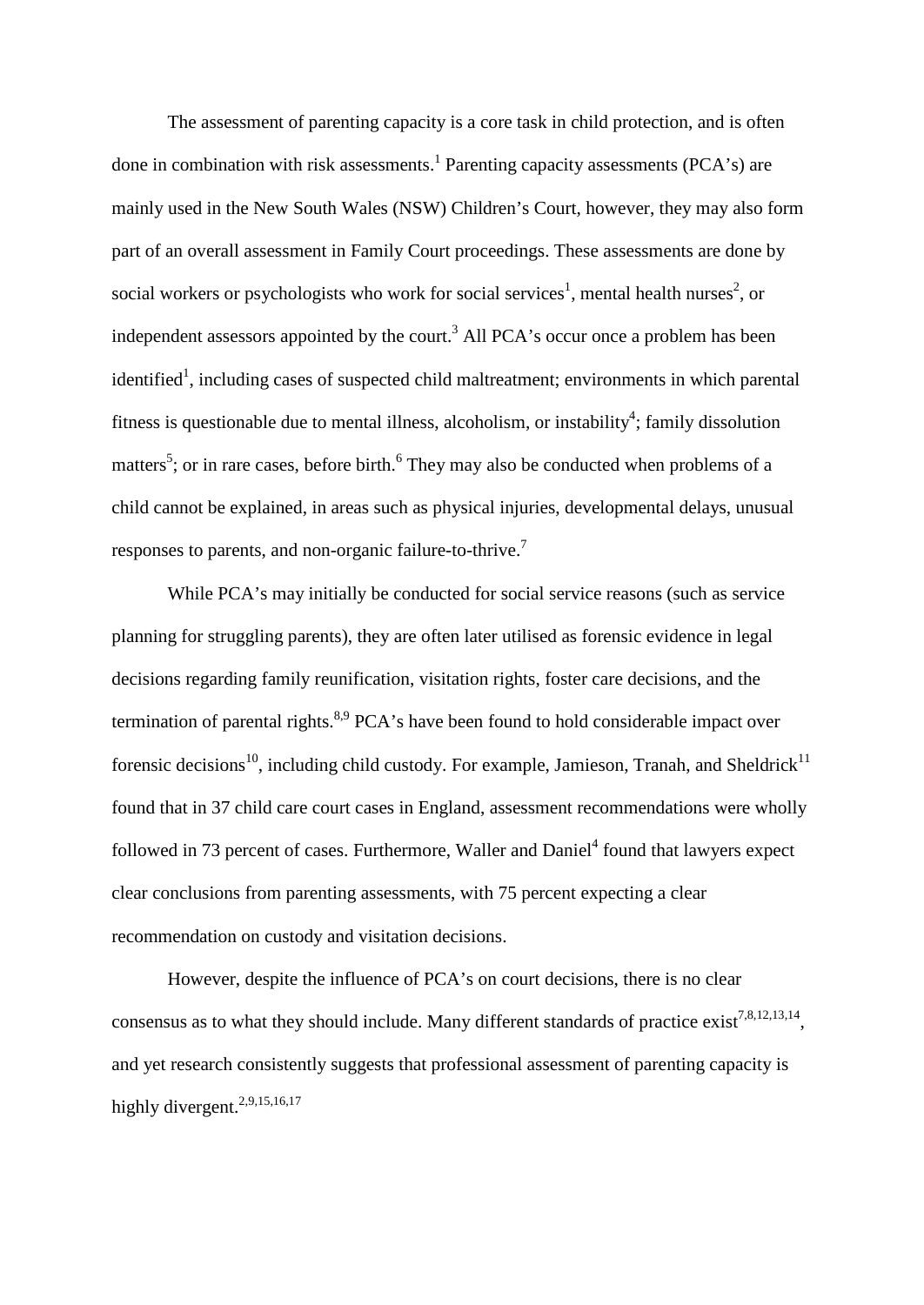There is debate in the literature as to whether a comprehensive and objective assessment of parenting capacity is possible due to the complexity of influencing factors.<sup>8</sup> However, without any basic standardised practice, assessments are open to the individual bias of the evaluator. Furthermore, unlike risk assessments, there are currently no actuarial tools that assess parenting capacity. Currently, assessments rely on consensus-based tools $^{18,19}$ , based on previous and current clinical judgements, usually not validated by empirical research.<sup>1,10</sup> Clinical judgement may produce self-fulfilling prophecies<sup>20</sup>, where rather than using vital evidence such as known risks, significant historical information, and psychological evidence<sup>21,22</sup>, first impressions and personal values guide decisions. For example, Daniel<sup>23</sup> found that within a group of experienced social workers, different value systems had varying influences on the outcome of the same investigation.

This creates problems for the reliability of legal decisions where judges may have little formal knowledge of assessments, child development, or the effects of adult behaviours on parenting<sup>24</sup>, and thus completely rely on the recommendations from an assessment. Therefore, significant decisions may be based on potentially flawed assessments which may not have tapped into relevant areas of a parent's capacity.<sup>3,25</sup>

Furthermore, while parenting capacity assessments often include environmental factors which *may* encompass strengths (such as social support), they often focus on weaknesses, leading to selective bias in which strengths are minimised, discounted or even ignored.<sup>26,27</sup> Parental strengths play an important role in the planning of interventions and enable the removal of blame from parents.<sup>1,27</sup> This is especially important for parents who have learning difficulties or mental illness, where support could alleviate some of their parenting problems. 28,29

Much of the extant literature on parenting has followed a deficit model, focusing on the outcomes of negative and negligent parenting. While there is some agreement within the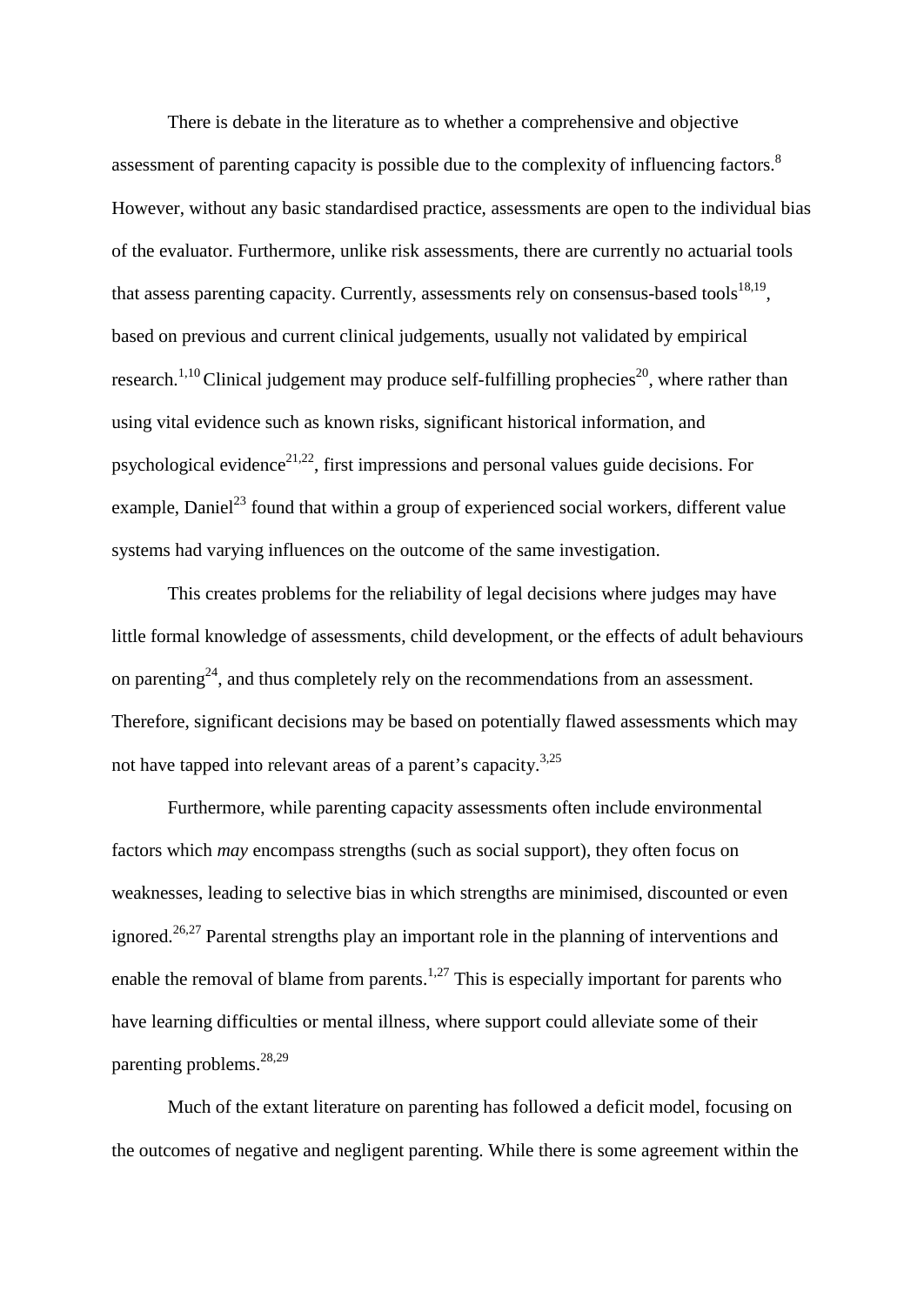literature about aspects of 'good parenting',  $30,31,32$  the dynamic, bidirectional processes of parental characteristics, child characteristics and the wider social environment<sup>33,34</sup> have impaired attempts to define 'good' or 'good enough' parenting in precise terms.<sup>35</sup>

Given the complexity of defining parenting, differences within a discipline or profession on how to assess parenting have been reported.<sup>35</sup> These differences are likely to be exaggerated when comparing the opinions of individuals from different disciplines or professions. However, little research has addressed different professional groups' opinions on parenting. Given that multiple professional groups are often involved in parenting assessments, the divergence or convergence of cross professional opinion has implications for the outcomes of such assessments. Fundamentally different assumptions between the legal and mental health systems may exist, threatening the credibility and applicability of parenting capacity assessments by mental health professionals in legal contexts. <sup>9</sup> This has perhaps promoted the 'deficits based approach' to PCA's, as obvious signs of harm are easier to quantify than evidence of 'good parental practice'. However, PCA's, by definition, need also address differences in parental "capacities" and as such research is required to explore the variability of different professional groups' perspectives on 'good parenting'. Agreement on 'good parenting' may assist the court in making decisions in the absence of clear risks to the child and contribute to the development of a standardised strengths-based assessment process that traverses the professional divide.

## **Method**

## **1.1 Design**

The study employed a mixed methods design, in which quantitative data was mapped onto qualitative data. Given the paucity of research on the qualitative differences between professional groups' conceptions of good parenting, this research was exploratory and thus a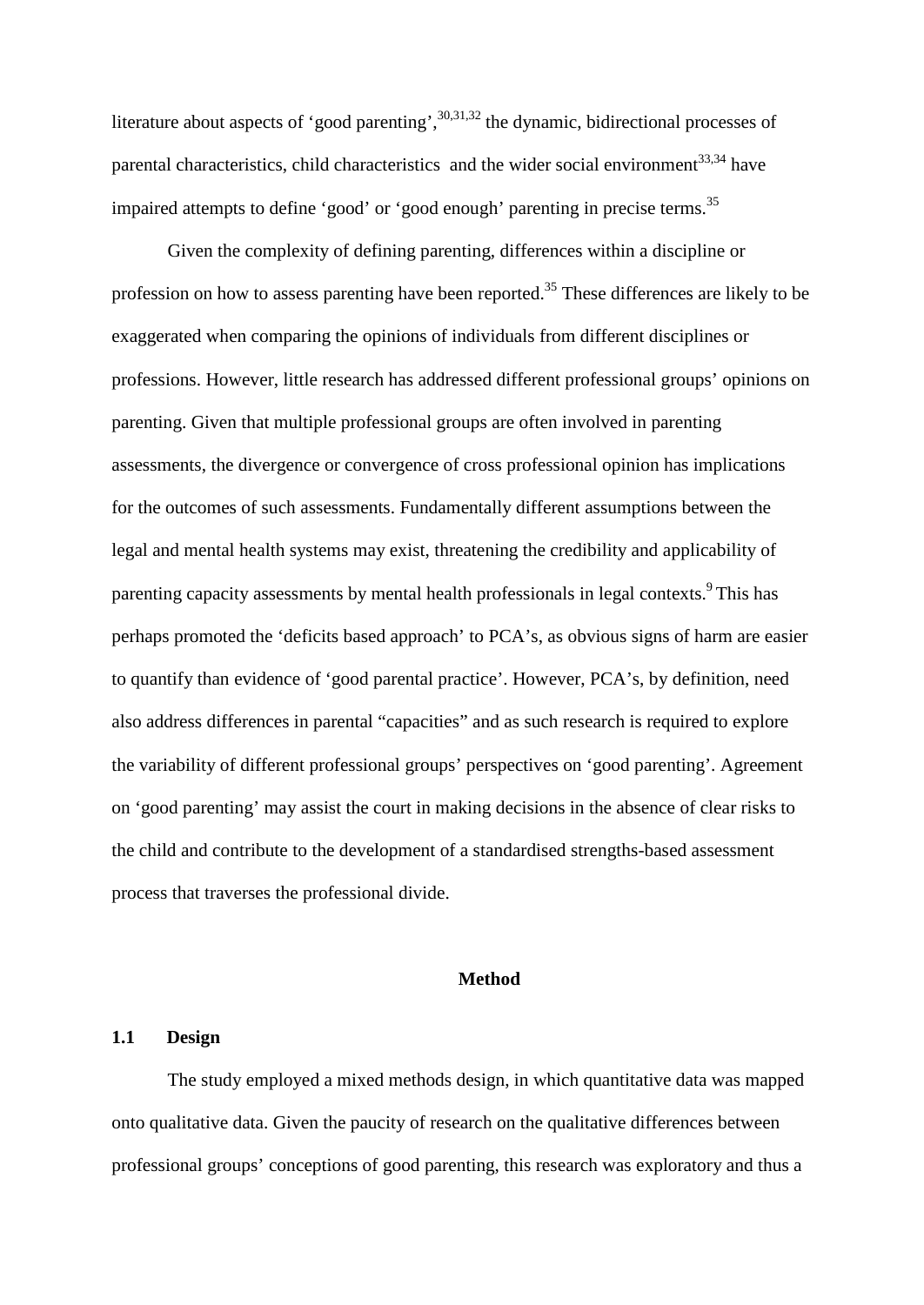constructivist grounded theory (GT) method was used to analyse both qualitative and quantitative data, allowing for triangulation of results. The GT method was instructed by Charmaz<sup>36</sup> and Strauss and Corbin.<sup>37</sup> Participants first took part in a semi-structured interview, followed by a brief rating scale on dimensions of parenting.

## **1.2 Participants**

Purposive sampling was initially employed to recruit participants with professional experience in either the construction or use of PCA's. Theoretical sampling was later used to further develop theory by challenging and elaborating on emerging categories. This ensured that the GT was conceptually rich and captured a diverse range of views. No specific sample size was identified but rather sampling continued until theoretical saturation had occurred and no new themes emerged. To achieve this, a total of 50 professionals, including magistrates, lawyers, social workers/Community Services (CS) employees, and psychologists, were approached to participate in the study. Of these, 19 consented to participate (38%), including 5 social workers/CS workers, 5 psychologists, 5 lawyers, and 4 magistrates. Participant characteristics are detailed in Table 1.

#### INSERT TABLE 1 ABOUT HERE

#### **1.3 Measures**

Data was collected through a brief demographic questionnaire, a semi-structured interview protocol, and a brief rating scale on dimensions of parenting informed by the literature. 13,38,39

## **1.4 Procedure**

A brief literature review was conducted prior to data collection, to identify themes needed to construct interviews and the rating scale. All data was collected in a single session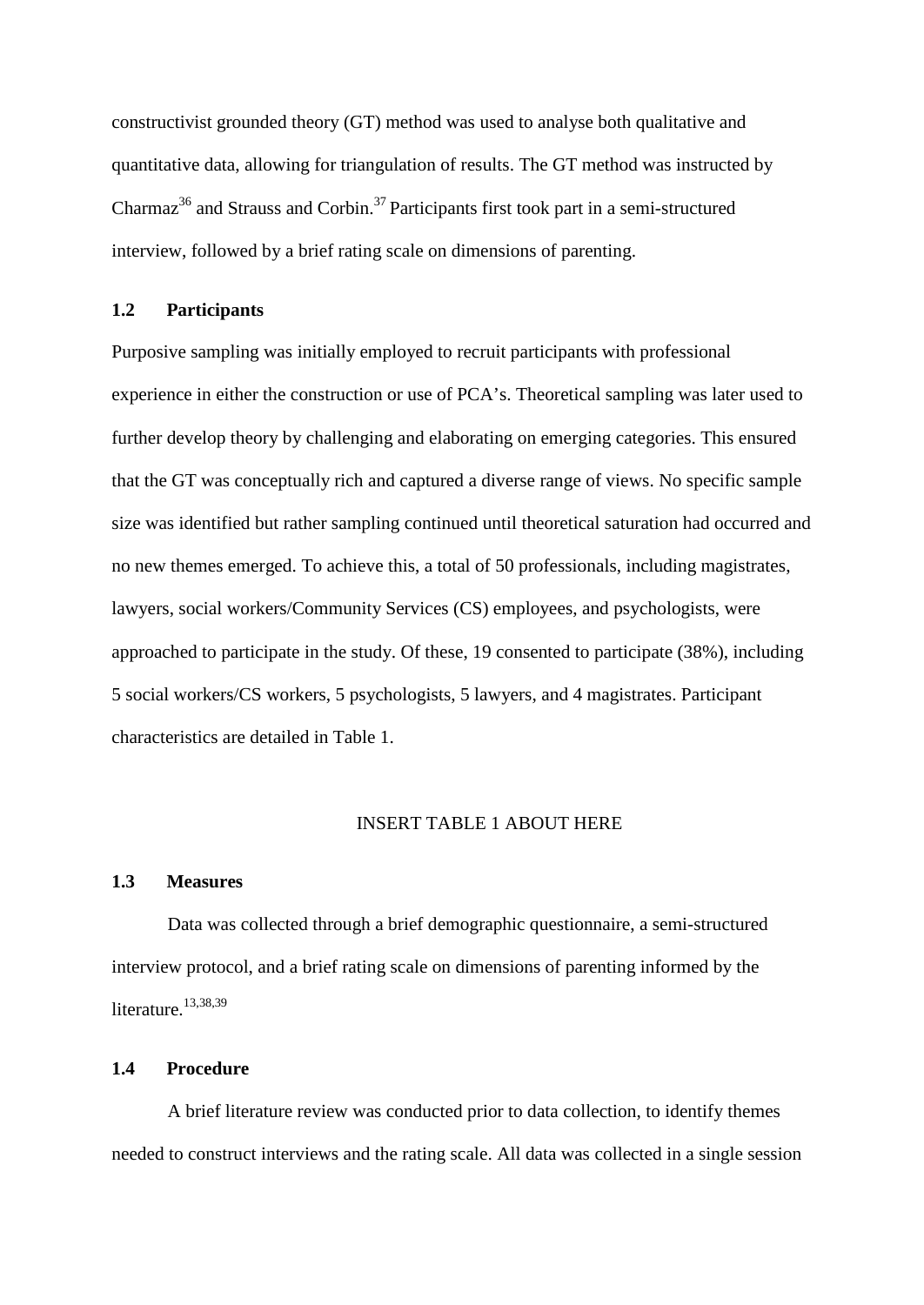in the participant's office to ensure a natural setting. Each participant provided informed consent prior to any data collection. Interview times ranged from 15 to 60 minutes (mean = 30 minutes). Whilst the same broad areas of parenting were covered in each interview through open ended questions; order, probes, and specific areas varied according to interviewees' leads. The broad areas were prompted by the researcher only after sufficient chance was given to the interviewees to identify them independently. This was to ascertain opinions on the relative importance of these broad areas and whether participants agreed on specific aspects within each area.

Participants were also encouraged to talk about areas not identified in the interview questions. In line with the GT method, further questions were included in later interviews to investigate emerging categories. All questions were aimed at eliciting dimensions participants' considered necessary for good parenting, and the relative importance of these areas. The participants were reminded throughout to respond to questions in relation to their professional experience.

A brief rating scale on the relative importance of 8 dimensions of parenting was administered after interviews so as to not influence responses. Debriefing and time for further comments was provided at the end of data collection. Interviews were recorded and were transcribed verbatim immediately after sessions, with identifying information removed.

#### **1.5 Data Analysis**

Transcripts were analysed simultaneously with analysis following the constant comparison method, recommended by Strauss and Corbin<sup>40</sup>, in which data instances, cases, and categories are constantly compared with similarities and differences. Data analysis was undertaken by author PE, who kept a reflexive journal to identify biases, decisions and opinions on theory development.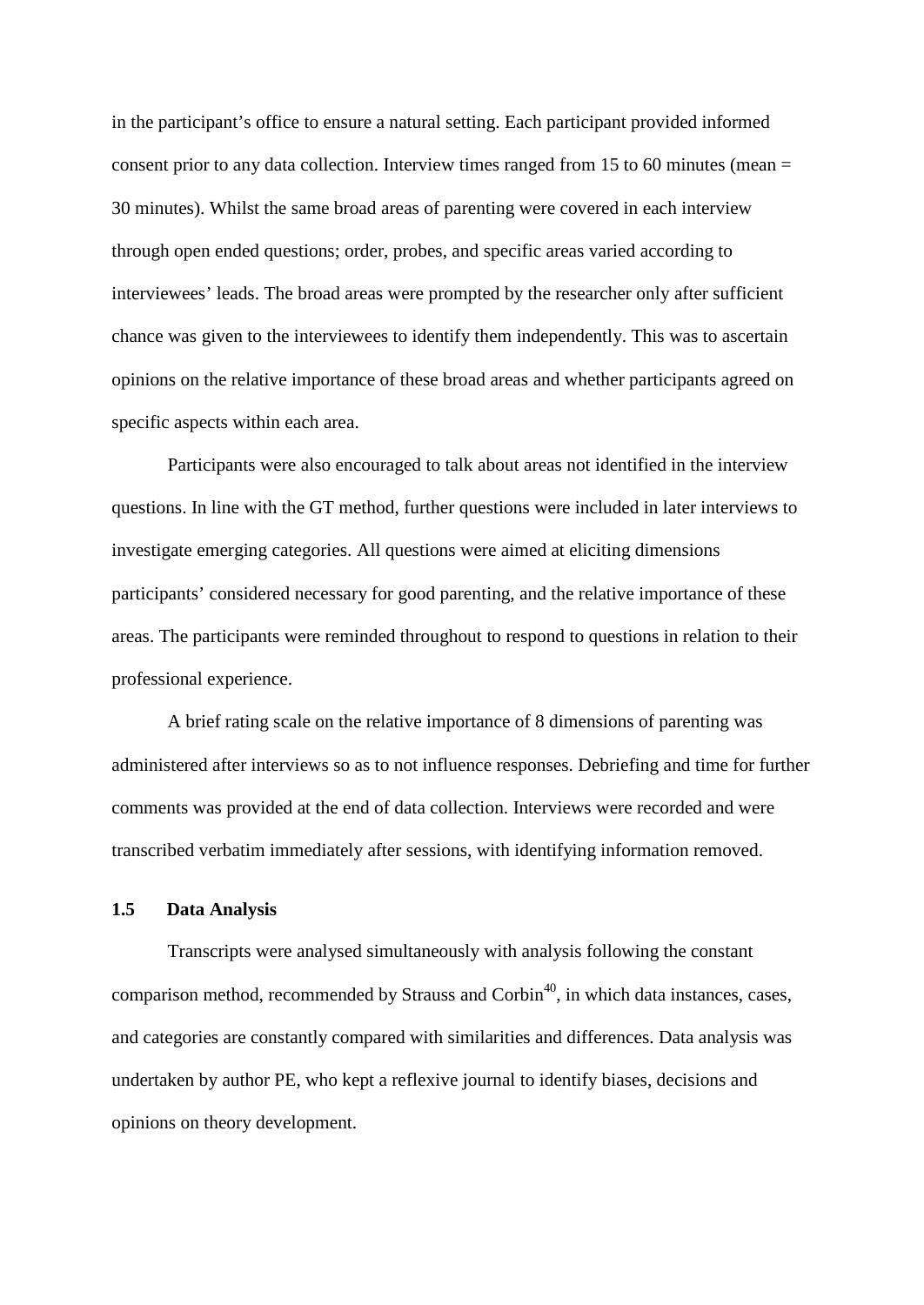The data was systematically analysed according to coding techniques proposed by Charmaz<sup>36</sup>, including 3 levels: (1) open coding, (2) focused coding, and (3) theoretical coding. Diagrams, as recommended by Strauss and Corbin<sup>40</sup> and Charmaz<sup>36</sup>, were also used at different points in coding to illustrate emerging concepts and categories, and to tease out relationships.

#### **Results**

Six main categories of good parenting were identified by the 4 professional groups: (1) Insight; (2) Willingness + ability; (3) Day-to-day versus complex/long-term needs; (4) Child's needs before own; (5) Fostering attachment; and (6) Consistency versus flexibility. Whilst there was general agreement around these categories, individual differences emerged on factors within some categories including the (1) availability of resources (category 1: Insight), (2) the influence of support (category 1: Insight); (3) views on attachment (category 5: Fostering attachment) and (4) the relative importance of different parenting dimensions (category 3: Day-to-day versus complex/long-term needs). No demographic biases were found.

#### **1.6 Agreement among Professionals**

## **1.6.1 Insight**

Insight was defined as 'an awareness of one's role as a parent, including understanding your individual child, their needs, and your ability to provide for those needs.' All participants except one psychologist, stressed concepts relating to insight. 'Insight' included 2 sub-categories, 'knowing the individual child' and 'acknowledge limitations as a parent'.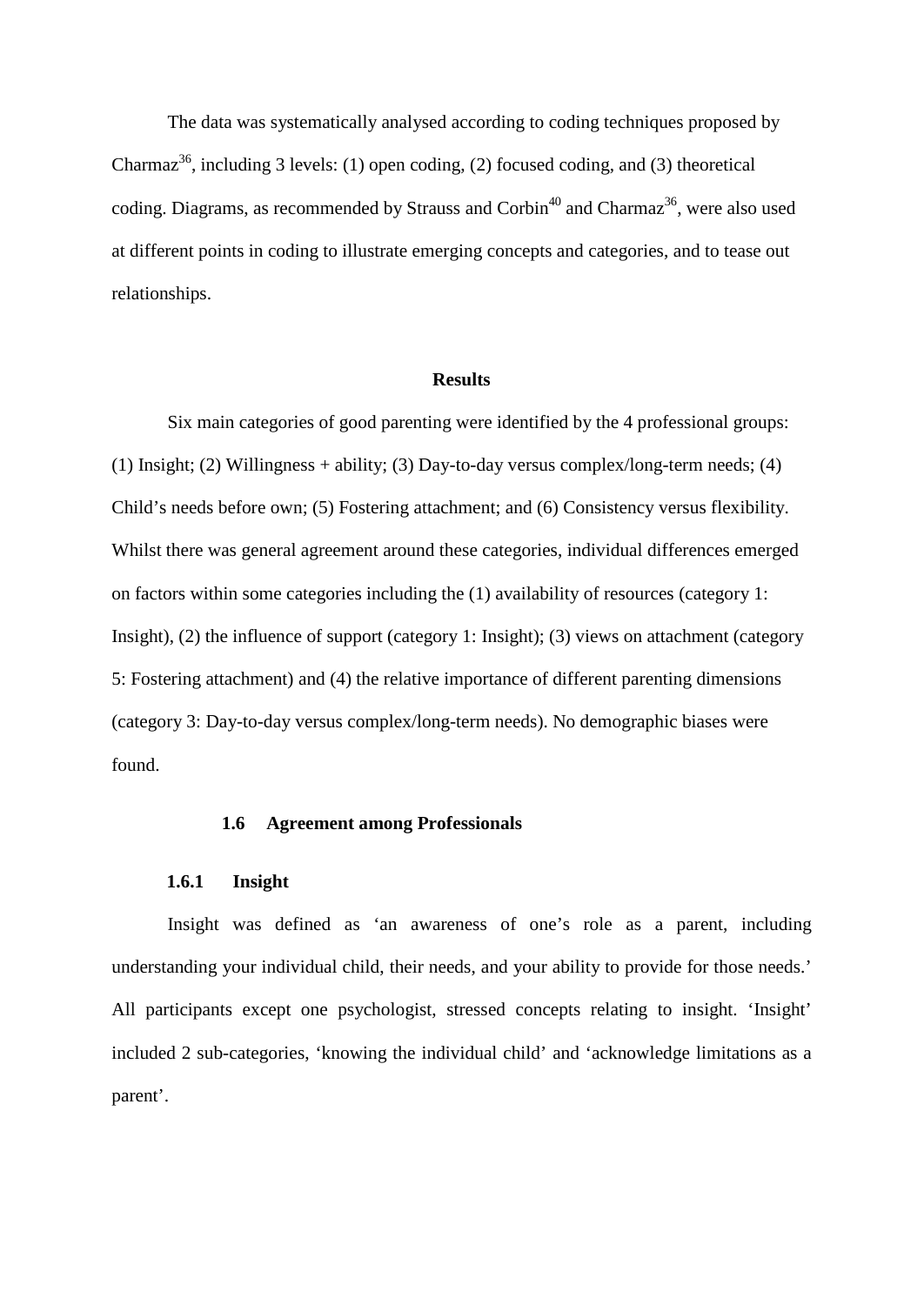#### *Knowing individual child*

Insight requires a parent to know their individual child, recognising and supporting their strengths and weaknesses. As one lawyer said:

*"There is no easy formula, every child is different. I mean even in one family, you've got such a range of interests and differences in children and it's not easy to negotiate what those differences are and how best to meet a child's needs…You know, not everyone is going to be a piano player, not everyone's going to like music, not everyone's going to be good at maths. You don't know what the kids are good at or bad at, and I don't think you should force that. I think what you need to do is be intuitive and … encouraging the things that they are good at and allowing them opportunities to develop their skills."*

Participants also recognised that different children respond to different styles of parenting and discipline. As one lawyer said:

*"The importance of routine is dependent on the individual child...and I think kids with autism must have a routine."*

## *Acknowledge limitations as a parent*

Insight also requires parents to acknowledge their limitations as a parent. Parents may have problems with particular parenting skills, time limitations, or have a range of external factors which can negatively impact on their parenting capacity, (such as the absence of social/family support or mental health issues). Good parenting involves the recognition of limitations and attempts to improve on them, by changing behaviour or asking for help. As one magistrate said:

*"If the parents have the level of insight then it's very encouraging because they realise then that they have limitations and that they care for their children, and they*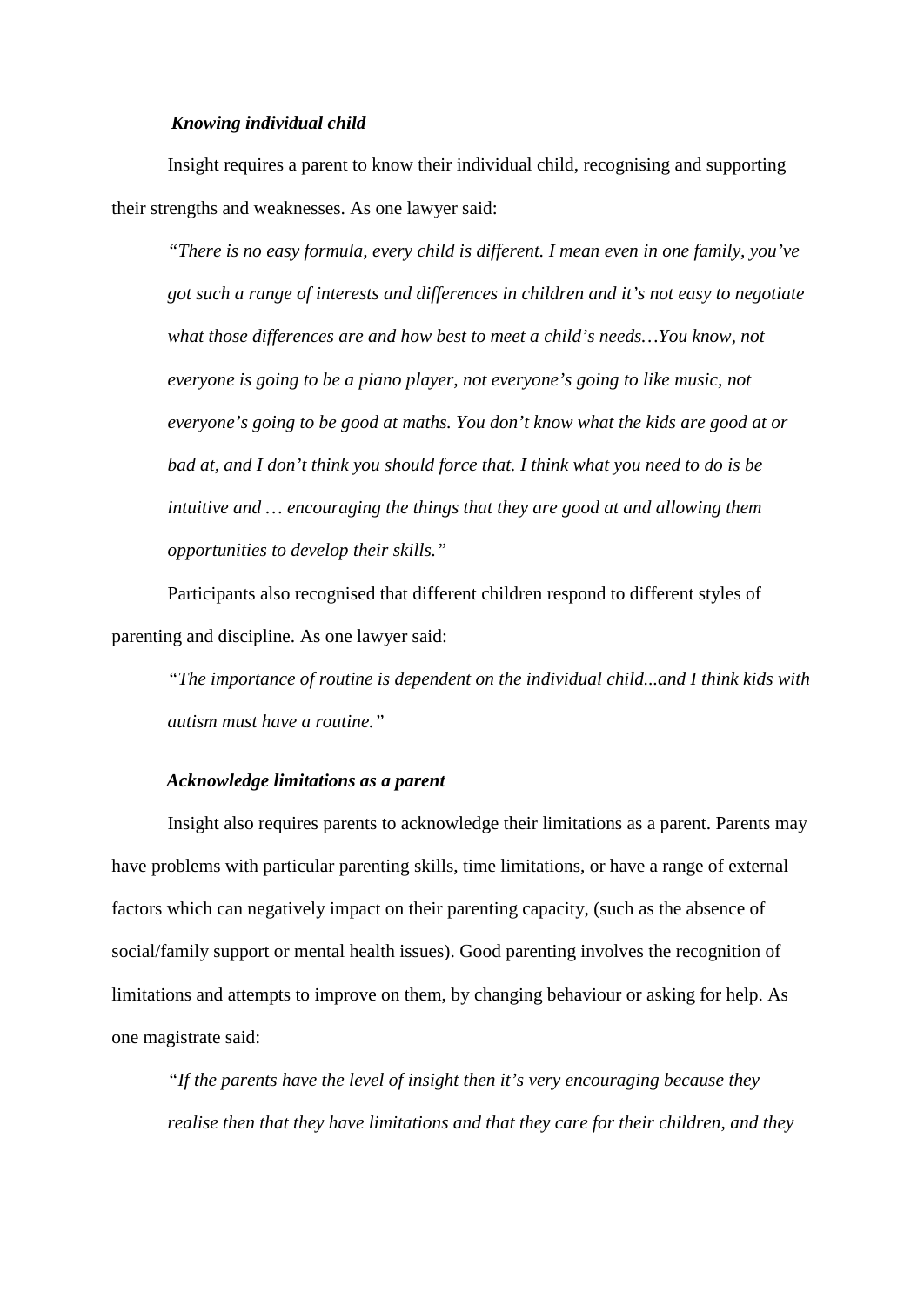*need to turn to areas where they can get supports...So provided they've got that insight then I think they're halfway there."*

#### **Willingness + ability**

Professionals agreed that good parents need to have both a willingness to parent, and an ability to parent. This was defined as 'a parent's motivation to parent coupled with a sufficient capability to parent long-term.' All professionals but 2 (1 lawyer and 1 magistrate) talked about the relationship between willingness and ability.

#### *Willingness*

Firstly, parents must be willing to parent at all times. Part of a parent's willingness is to accept responsibility for problems and attempt to improve. This may entail attending programs to overcome their limitations, such as parenting courses, or rehabilitation for drug and alcohol related issues. Thus, willingness is also related to insight, in that parents must first recognise (insight) and then be willing to improve upon their limitations.

#### *Ability*

Similarly, parents also need to have an ability to parent. Many professionals stated that 'love is not enough', arguing that simply because someone wanted to be a good parent, did not necessarily translate to being a good parent. Parents must know the basic needs of a child, and be able to provide for those needs. Furthermore, parents need to have the ability to manage competing demands, organise the household, and have the necessary skills for behaviour management. Thus, parenting ability is also related to insight, in that parents must be able to identify a child's needs in order to be able to develop specific styles of parenting for the individual child.

This need for a combination of willingness and ability often relates to parents who have severe intellectual disabilities, who may be willing to parent, but may not have the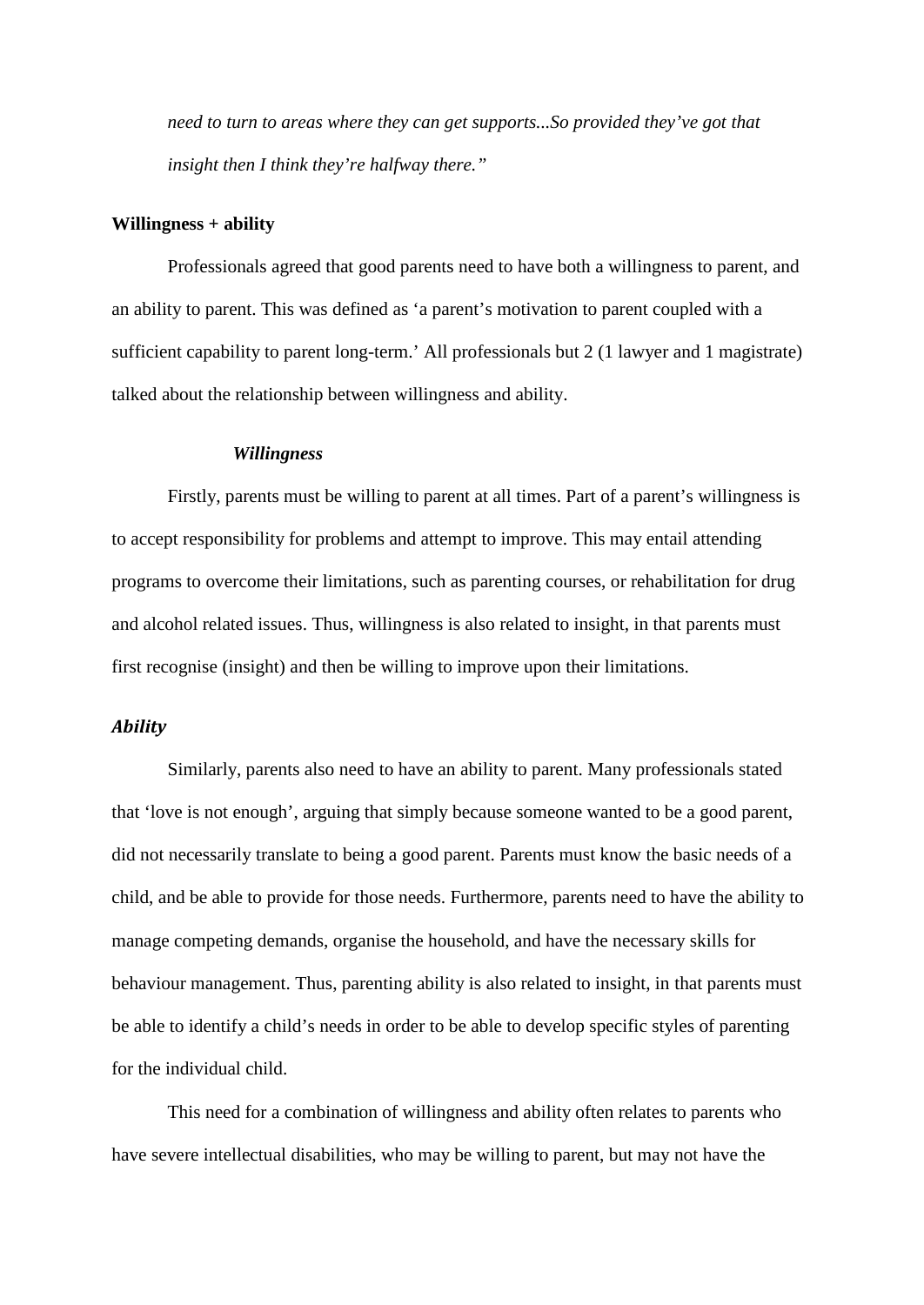ability to parent; or conversely, parents with drug and alcohol issues who may have the ability, but are not willing to address the issues affecting their parenting problems. When referring to a specific client, the CS worker stated:

*"After we finished our assessment it was, she can parent, she's just got this massive drug and alcohol problem at the moment that she wasn't willing to address. So she was able to parent, she just wasn't willing to change her lifestyle."*

## **Day-to-day versus complex/long-term needs**

Professionals agreed that good parenting could be divided into meeting the basic, dayto-day needs of a child, and meeting the more complex, long-term needs of a child, defined as 'meeting the basic developmental needs of a child, whether they be physical, emotional, safety, discipline, or cognitive, whilst also balancing the longer term needs of a child, enabling the child to reach their potential and develop into a well-adjusted human being.'

## **Child's needs before own**

All professionals, but 1 magistrate, stressed the necessity for parents to put their child's needs before their own. This was defined as 'a parent's ability to identify their child as a dependent person, prioritising the child's needs, which may involve sacrifice and protection'. Sacrifice and protection were subcategories. Professionals agreed that good parents are child focused, and often sacrifice their own needs in order to meet their child's needs. In doing so, they prioritise their child's needs and thus protect them from distressing emotions, situations, or conflict with another partner.

Sacrifice and protection often coincide with good parenting decisions. For example, parents may need to sacrifice the security of another partner, if that partner poses a risk to the child. As one lawyer said:

*"Protecting the child against any form of abuse or neglect, whether it be sexual or physical, you have a lot of cases where mothers or fathers...they're actually aware*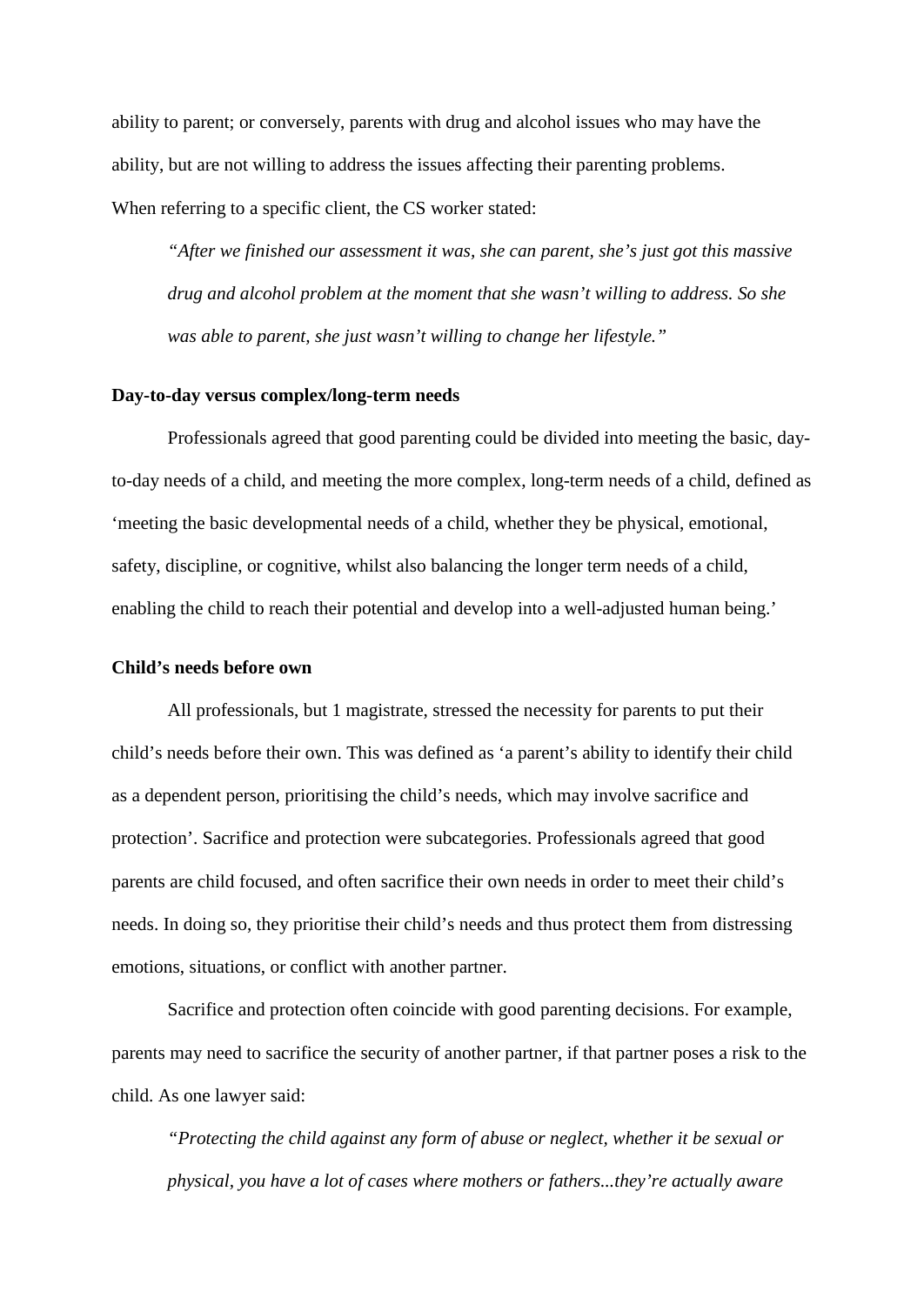*that the child is being physically or sexually abused but their need for economic and emotional security for themselves overrides that, and they remain with that partner."*

#### **Fostering attachment**

Every professional recognised the importance of fostering attachment as a key element in good parenting. This was defined as 'the need for caregivers to encourage bonding and attachment with a child, in order to establish security, comfort, and confidence.' All professionals agreed that attachment was developed through providing comfort, nurturing, and sensitivity towards the child.

## **Consistency versus flexibility**

Most professionals talked about the need for a balance between consistency and flexibility, defined as 'the ability of a parent to provide consistent parenting in all regards, however at the same time remain flexible and open to change.'

## *Consistency*

All professionals, but 1psychologist, talked about the need for parents to be consistent, through providing a stable and secure environment for their child, consistent discipline, establishing boundaries and routines, or applying consistent patterns of parenting. As one psychologist said:

*"It's (consistency) probably the word I say the most during interventions! When you're dealing with any behaviour, the faster you become consistent the sooner things will improve."*

#### *Flexibility*

Most professionals (excluding 3 magistrates and 1 psychologist) talked about the need for flexibility in good parenting. Flexibility could be reflected in a parent's ability to be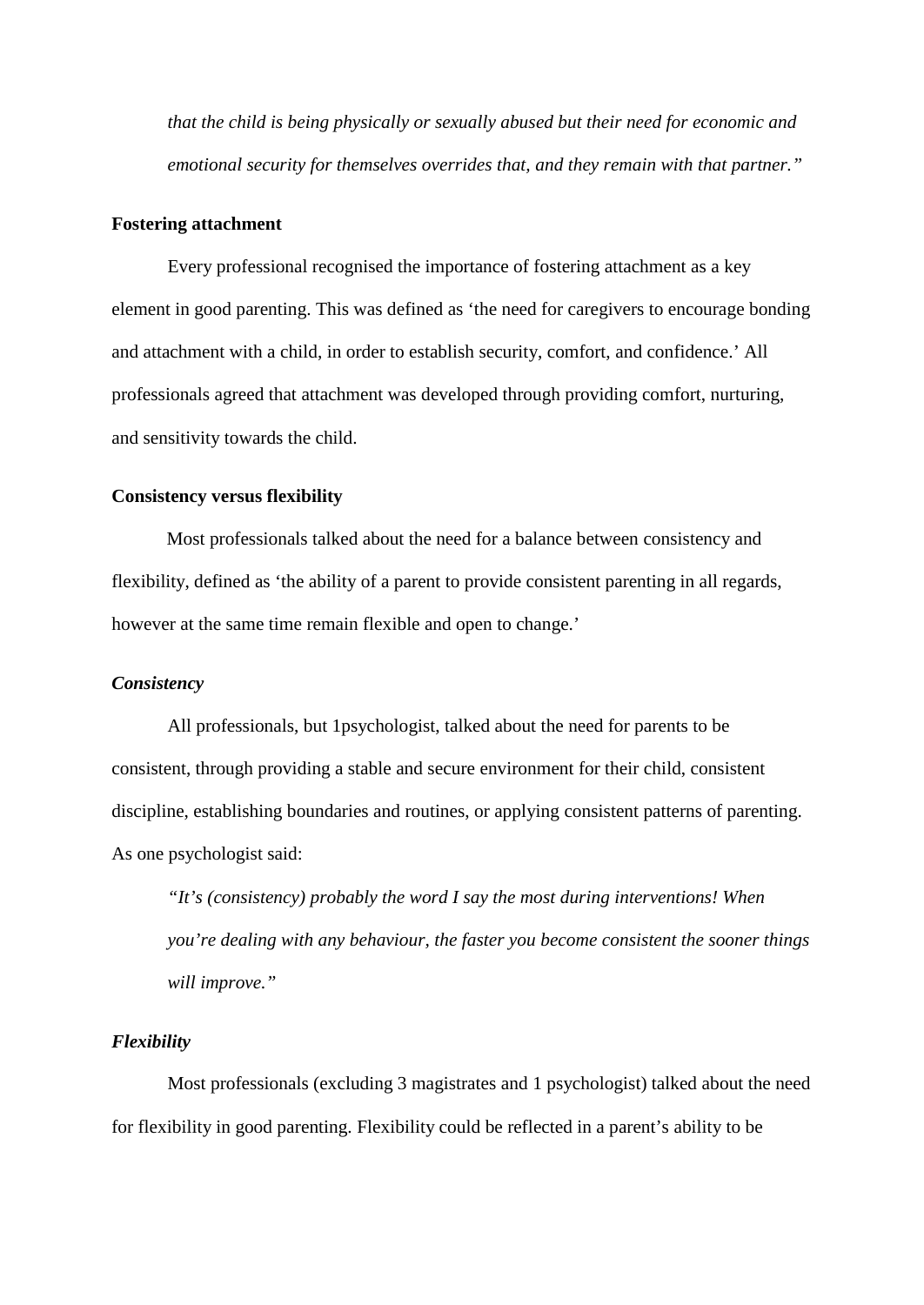receptive to ideas and advice, where by taking on advice, parents can change their behaviour or attitudes when a problem occurs. As one psychologist said:

*"To be a good parent I think you've got to be dynamic, you know you can't be static, you've got to be receptive to ideas and you have to move out of your comfort zone."*

## **Disagreement among Professionals**

No significant inter-profession group differences emerged, however there were individual differences on the emphasis attributed to subcategories.

When looking at the factors impacting on parenting ability, many professionals disagreed on the availability of resources (category 1, *Insight*). Resources include any economic assistance, housing assistance, support related to addressing parenting limitations (such as rehabilitation centres for drug and alcohol, or parenting courses), or other support to assist parents with the care of their child (such as respite centres).

Many individuals argued that the Australian government and charitable organisations provide a great deal of resources and support to parents in need and that it was not the availability of resources that influenced parenting capacity, but rather a parent's ability to ask for help or seek assistance.

These individuals argued that factors, such as emotional vulnerabilities, may hinder a parent's ability to seek help. As one lawyer said:

*"I just don't think that it's just as simple as the resources are out there, people just need to go and find them. People have vulnerabilities and they're not able to find things themselves because sometimes they don't have the emotional abilities to find the resources to make them better parents or to be able to look after themselves in order to meet their own children's needs and their own."*

Other individuals argued that whilst Australia has a good welfare system compared to other countries, there are still gaps in resources available for parents. When asked whether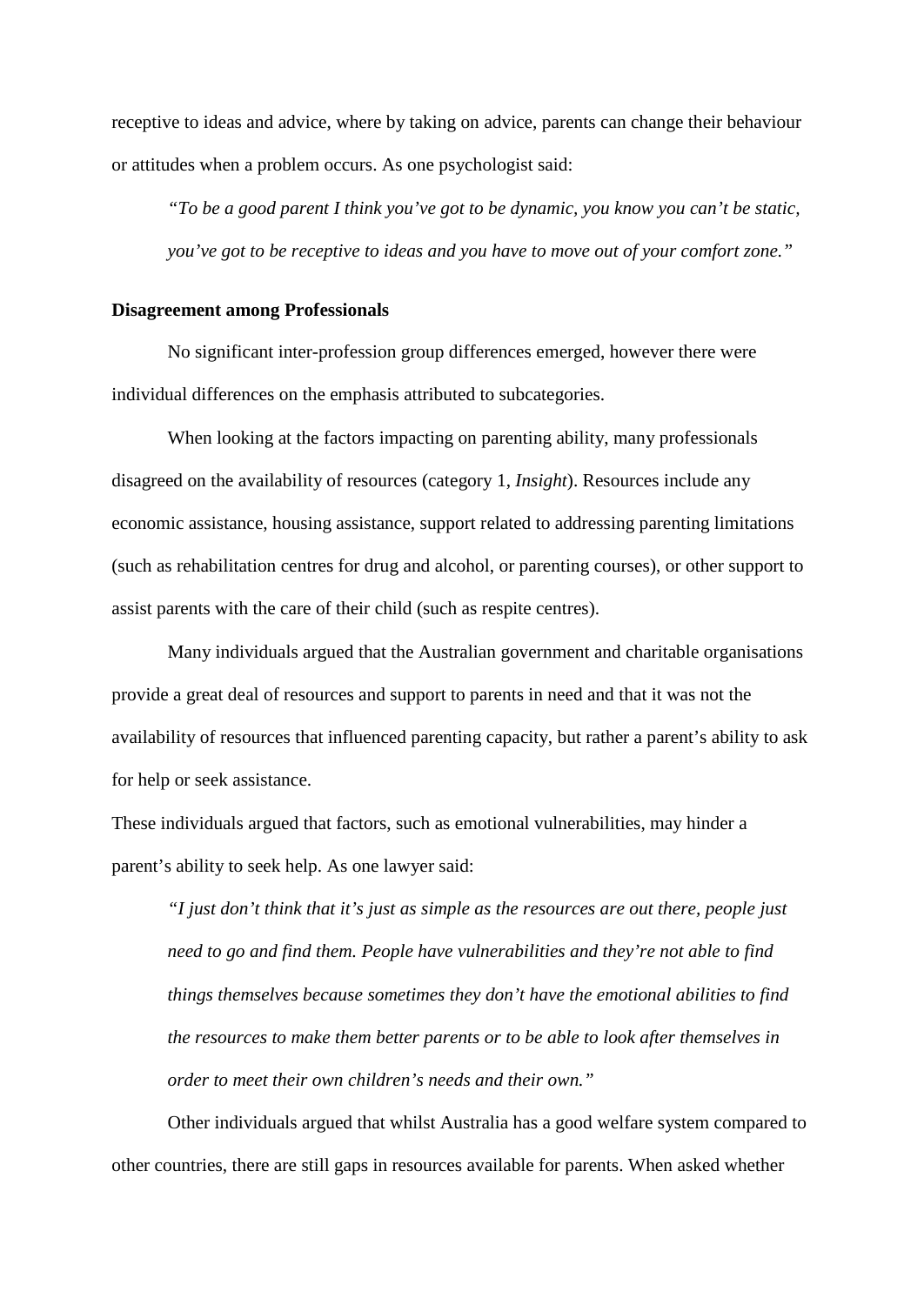they agreed with the idea that it is more about a parent's ability to seek assistance, one lawyer replied:

*"Nup...Especially in relatively isolated communities... For example, family relationships centres have such a long period of delay. There's at least 3 or 4 months. And in a life of a child, 3 or 4 months is a very long period of time."*

Individuals also disagreed on the impact of social and family support on parenting ability.

Many individuals agreed that forms of support were always beneficial to a parent, assisting parents to provide for a child's needs. As one magistrate stated:

*"Provided they had that support around them I would not remove a child. Because there is one place a kid wants to be and that's in its family."*

On the other hand, some individuals argued that social and family support may hinder a parent's ability. For example, extended family members such as grandparents may negatively impact on a parent's ability. As one lawyer said:

*"It tends to be the paternal grandmothers and sometimes the whole extended family can be quite a toxic influence. They tend to be the grandparents that are more interfering; a lot of what happens is under pressure from the grandparents and the extended families."*

Other individuals argued that parents with a great deal of support were no longer parenting, arguing that to be a good parent, a parent must be able to parent without support. As one psychologist stated:

*"If...the parenting capacity is fundamentally flawed...no amount of scaffolding is going to assist."*

This was not a universal opinion. As another CS worker argued: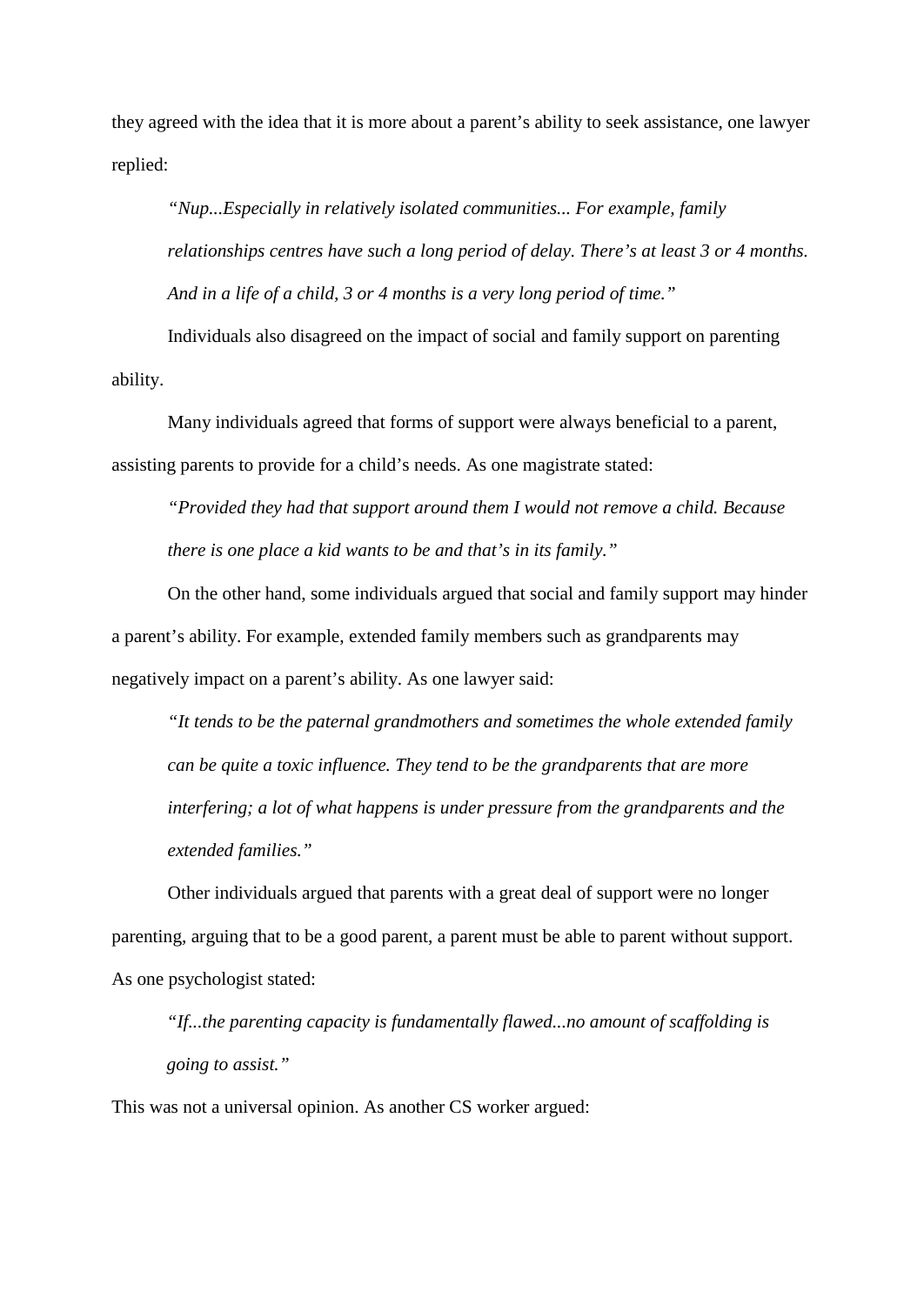*"You could say that about all people in society. People send their children to boarding schools or childcare 5 days a week and they are still considered good parents."*

Individuals also disagreed on the relative importance of different parenting dimensions (see Table 2) with scatter across and within professions. These specific findings were based on the qualitative (semi-structured interview) and quantitative data (brief rating scale).

## INSERT TABLE 2 ABOUT HERE

#### **Discussion**

This study aimed to explore different professionals' opinions on what constitutes good parenting. Six main categories of good parenting were agreed upon by the professionals, including insight; willingness and ability; day-to-day versus complex/longterm needs, child's needs before own; fostering attachment; and consistency versus flexibility.

While no professional group differences emerged, individuals disagreed on some specific areas within these categories. However, for the most part, participants agreed on the broad themes of good parenting.

It makes intuitive sense that 'insight' was identified as a main aspect of good parenting. Without understanding your role as a parent and the potential factors that may impact on it, the ability to adequately provide for your child may be limited. Previous research supports the impact of insight on parenting. Insight may function as a protective factor for child maltreatment, and may be a valuable measure in assessing parents with mental illness.<sup>41</sup> Furthermore, the concept of insight is related to 'meta-parenting', a construct developed by Holden and Hawk.<sup>42</sup> This is defined as 'a class of evaluative parental thought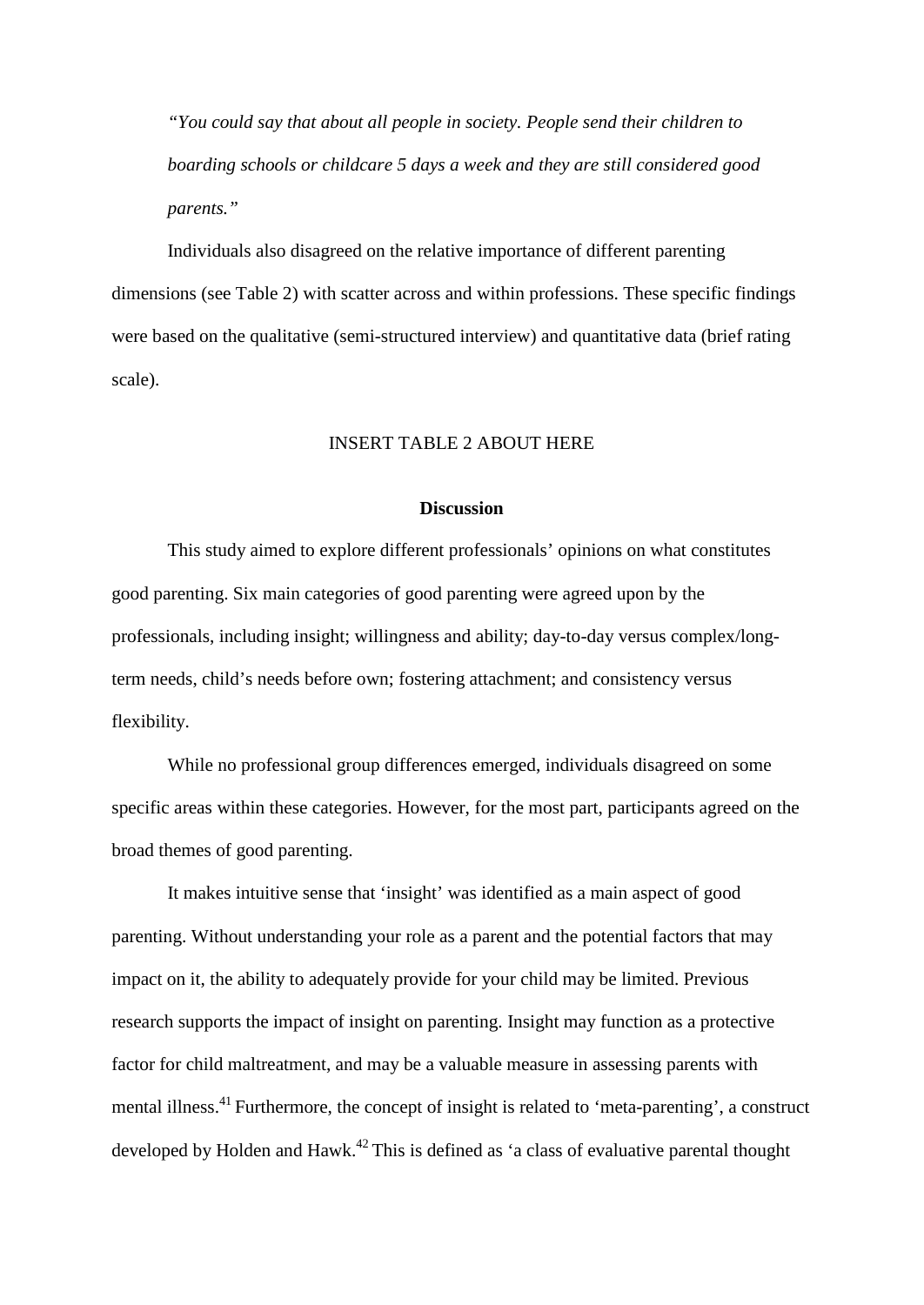concerning the child-rearing domain that typically occurs before or after parent-child interactions' (p. 191). Holden and Hawk propose that meta-parenting may be associated with effective parenting, encompassing forms of anticipation, assessment, problem solving, and reflection.

The second category, 'willingness + ability', reflects the need for parents to combine parenting skills and motivation. The concept of parental willingness has been widely discussed throughout the literature. For example, Donald and Jureidini<sup>43</sup> argued that when assessing parents in cases where child maltreatment has been established, assessments should focus on parental acceptance of responsibility and acknowledgment of a need for change.

Ability is perhaps one of the most important attributes to being a good parent, in that without basic parenting skills, the ability to provide adequately for your child may be limited. Good parenting involves the demonstration of parental ability, which can be enhanced through parenting education programs.<sup>44</sup>

The third category, 'day-to-day versus complex/long-term needs' is also widely reflected within the literature. Whilst little consensus exists on the definition of a good parent, there is a general agreement on parenting as a task in meeting the child's physical, emotional, and cognitive needs on a day-to-day basis.<sup>1,22</sup> Furthermore, this study's finding that good parents support the long-term needs of a child, is also discussed within the literature. It is generally accepted that parenting is a task of socialisation, in which children are guided by parents on values expected by society.<sup>45</sup> Moreover, within Western society, parents are expected to support their child in becoming an independent person<sup>46</sup>, a message relayed by many of the current study's participants. Finally, the fact that participants regarded good parents as role models is consistent with the literature with respect to the effects of modelling.<sup>47</sup>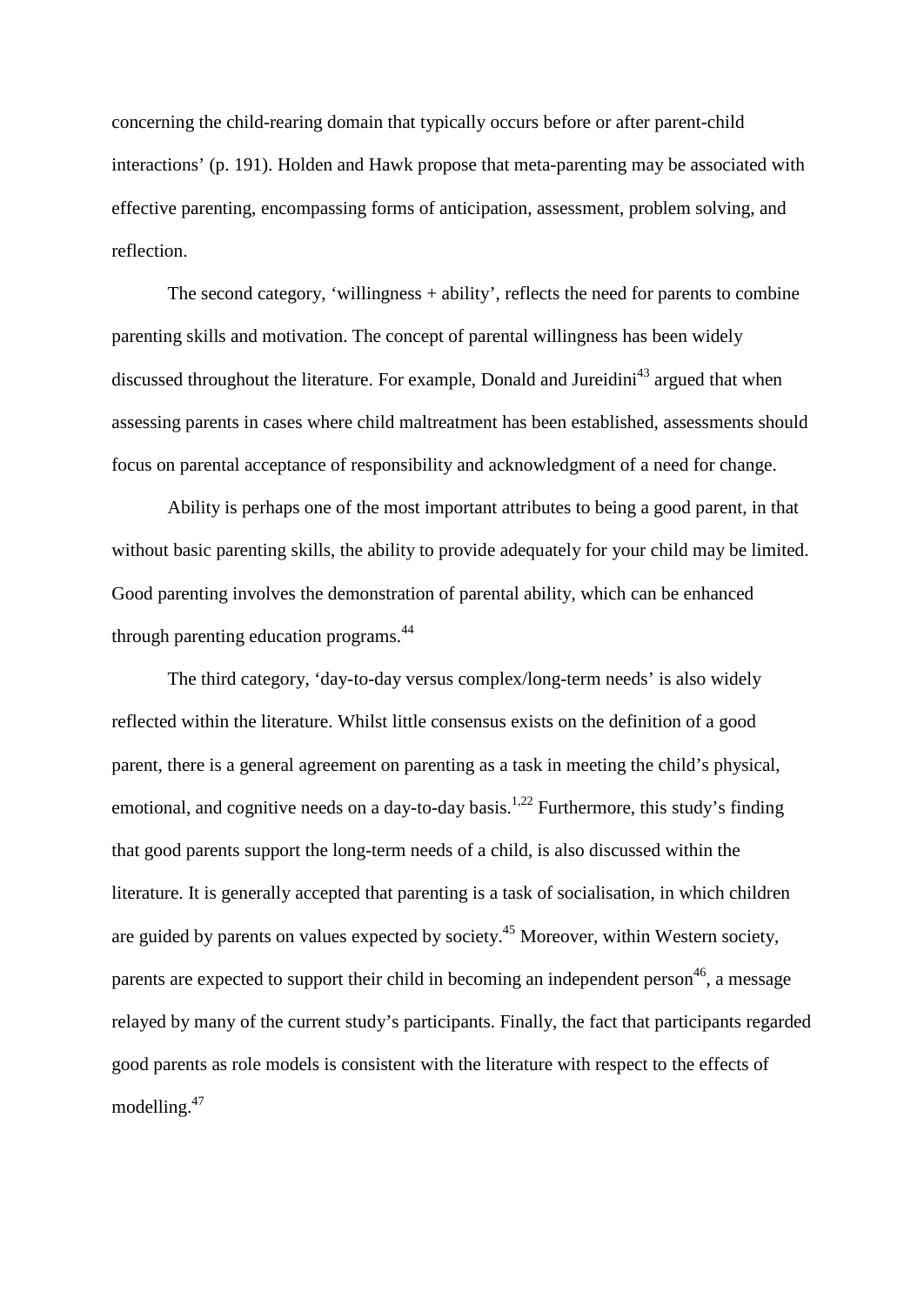Category 4, the ability to put your child's needs before your own, reflects a primary tenet within child protection. Parents are viewed as at risk of maltreating a child if they prioritise their own needs over their child's.<sup>48</sup> The current research supports Hoghughi<sup>49</sup>, who argues that to be an effective parent, parents must be able to sacrifice personal needs, and protect the child.

Category 5, 'fostering attachment', indicates that engagement in behaviours and activities to enhance attachment reflects good parenting. This is consistent with contemporary literature on the fundamental importance of attachment for the healthy psychological and social development of a child.<sup>50</sup> The finding that every participant recognised the need for parents to foster attachment with their child is promising, indicating that their opinions and thus professional practice may be, to some extent, evidence-based.

The final category, 'consistency versus flexibility', is also in keeping with extant literature on parenting. Consistency<sup>22</sup> and boundary setting<sup>35</sup> have previously been identified by health professionals as key dimensions of 'good enough' parenting. This study's finding of flexibility as a key dimension of good parenting, supports Azar and Cote<sup>30</sup>, who argue that a parent's flexibility should be a key dimension when assessing culturally diverse clients. It is also consistent with the term, *competent parenting*, relating to a parent's ability to adapt to the changing developmental needs of a child.<sup>30</sup> While these two constructs have been widely discussed within the parenting literature, the combination of consistency and flexibility as one dimension has not been included in parenting models to date.

## **Theoretical and Practical Implications**

The results of the current study have important theoretical and practical implications. From a theoretical perspective, this study contributes to the literature on parenting, by proposing a theoretical model of professionals' opinions on good parenting. While none of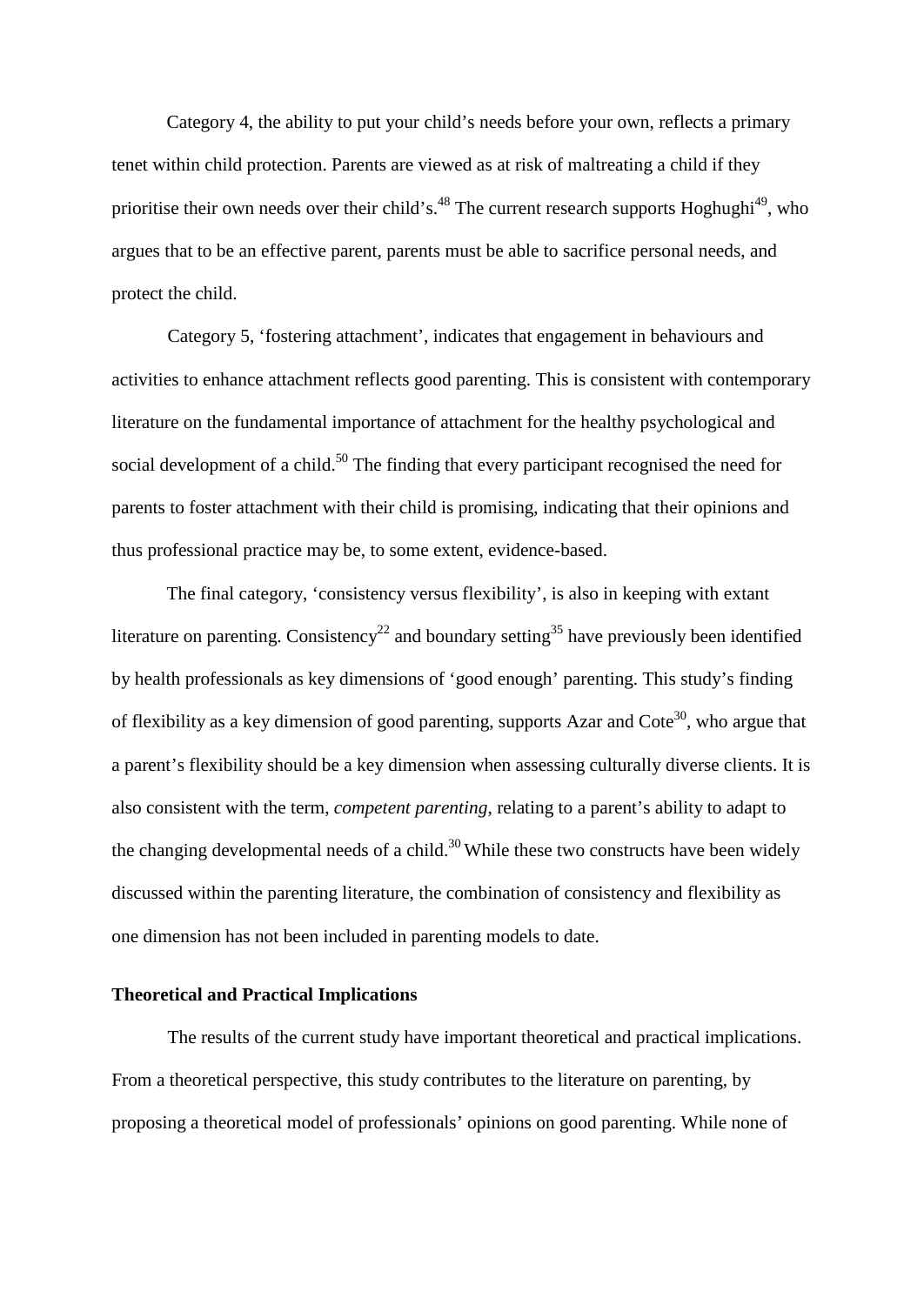the identified categories of good parenting are new, this is the first time they have been combined in such a way.

Suggestions have been made that clinical assessments of parents by mental health professionals may be incompatible with legal settings, due to fundamental differences in assumptions.<sup>9</sup> However, the findings in this study suggest that generally, professionals from mental health and legal settings agree on the main aspects of good parenting. Nevertheless, the individual differences found even *within* professional groups exemplify the complex nature of parenting, and the unstandardised nature of clinical judgement in which individual values may affect decision making rather than professional standards.

Nonetheless, this study contributes to the parenting literature by identifying potential parental strengths that could be included in parenting capacity assessments, as opposed to the current focus on parental weaknesses. However, there were a number of limitations in the current study. First, the low consent rate (38%) may have skewed results as those who refused to participate may have had a different perspective. Furthermore, of the lawyers, only 2 had experience with child protection and were predominantly family lawyers. Thus, their perspectives may not be representative of all lawyers, particularly of those in child protection. The lack of anonymity may have also influenced the participants' responses due to issues of social desirability. However, participants were reminded throughout that there was no right answer and that all responses would remain confidential.

Furthermore, due to the nature of interviewing, the participants' responses may have been influenced by the interview questions. However, since the study was interested in the degree of agreement between professionals, it was determined that all participants needed to address the same broad questions. To limit the influence of the researcher, the broad areas of parenting were prompted only after sufficient chance was given to the interviewees to identify them independently. Participants were also encouraged to talk about other areas not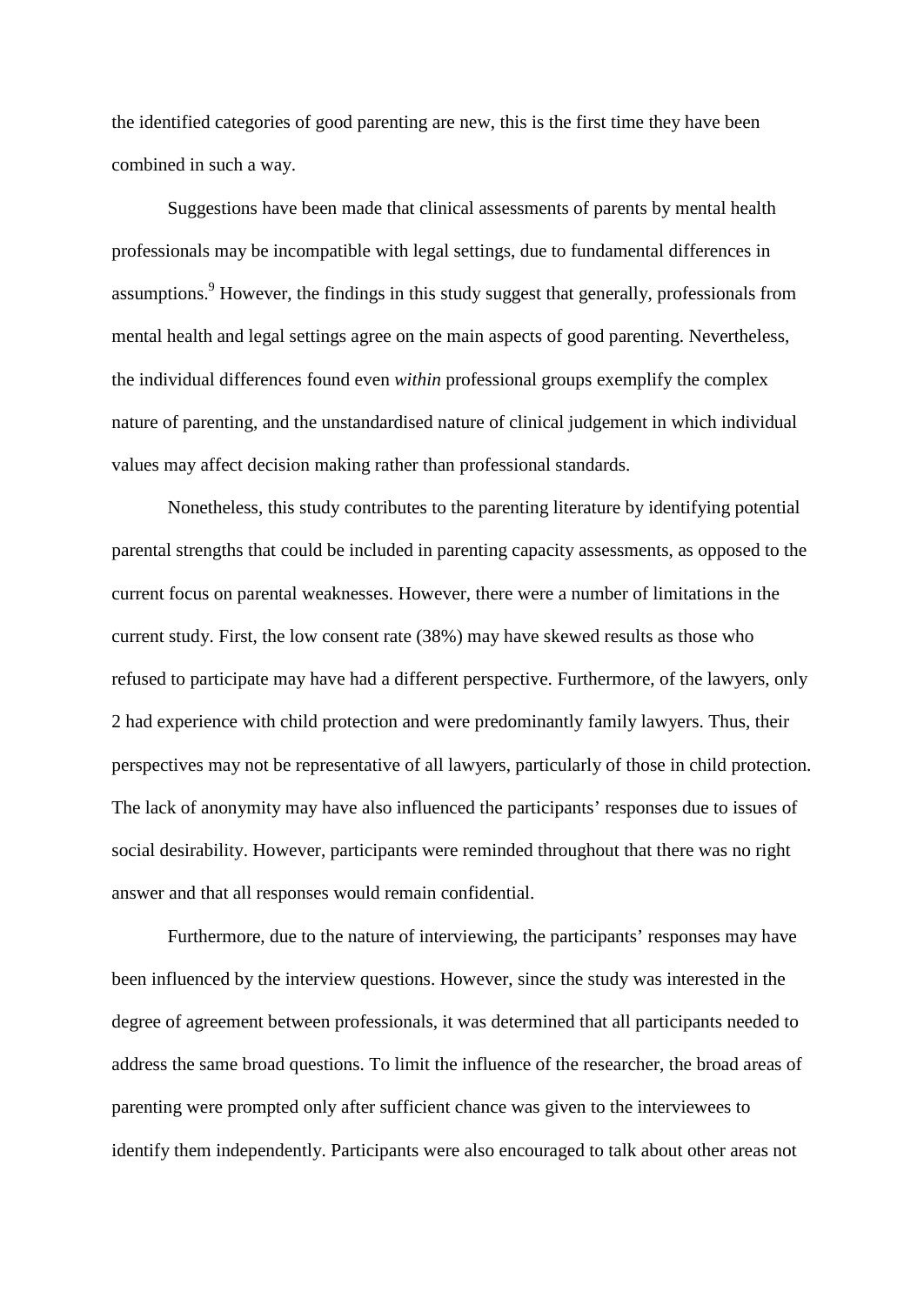identified in the interview questions. A further limitation is that predominantly white, middleclass views on good parenting were surveyed. While all but 1 participant had worked with culturally diverse clients, the findings may not generalise to 'good parents' from minority groups, or lower socioeconomic groups. For example, the finding that professionals believed that good parents encourage a child's independence reflects a Western value which may not be encouraged in cultures where collectivism is esteemed. Even so, these findings are still of interest in understanding Western professionals' conceptions of good parenting.

In addition, participants only had professional experience with struggling parents and thus the categories of good parenting are in relation to struggling parents rather than all parents in general. Even so, this information is relevant to forming a more comprehensive parenting capacity assessment, which deals with poor parenting. Furthermore, this research may be helpful in developing intervention programs for struggling parents, with a focus on developing aspects of good parenting, such as insight.

The use of GT relies heavily on the researchers' interpretation of the data, and thus results of this study are at risk of being influenced by the researcher's personal bias. However, constructivist GT openly acknowledges the inevitable role of the researcher, arguing that the theory developed is merely the researcher's interpretation of events.<sup>36</sup> Even so, certain techniques were used to ensure rigour in this study. In order to limit such bias, the researchers kept a reflexive journal throughout the study questioning personal thoughts and values. This reflexive stance enabled the researchers to maintain a fresh perspective in order to produce the most fitting theory. In addition, rigour was establishing by ensuring the *appropriateness of data* (via theoretical sampling), and the *adequacy of data* (via theoretical sampling until the point of saturation), as recommended by Morse.<sup>51</sup> The validity of the findings were enhanced by the triangulation of results.<sup>52</sup>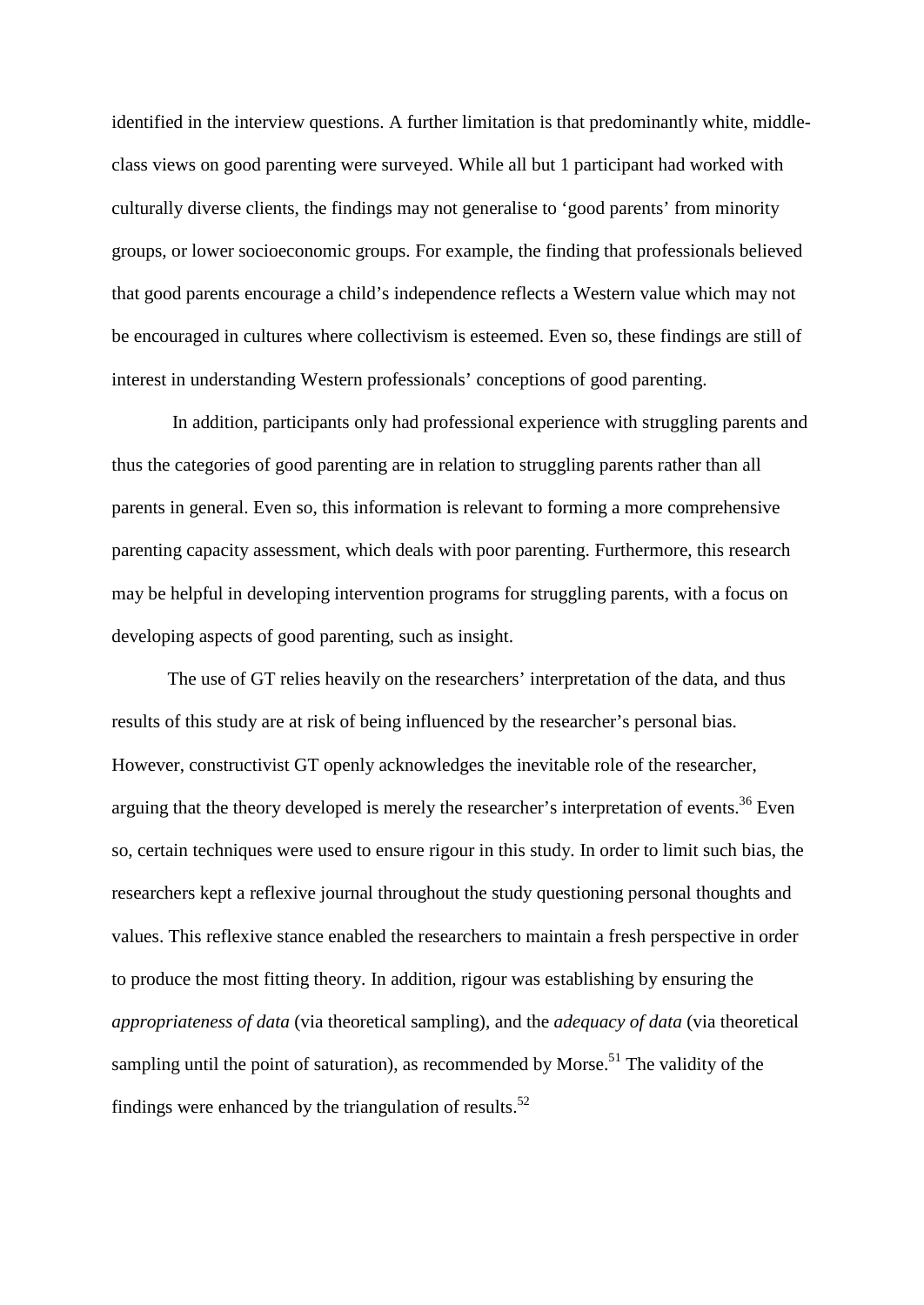#### **Future directions**

Since parents from minority groups and lower socioeconomic groups are overrepresented in child protection cases<sup>1</sup>, future research needs to investigate conceptions of good parenting from their perspective. Furthermore, in order to extend this theoretical model, qualitative research should be conducted with professionals who have had experience with good parents (rather than struggling parents), such as those who conduct adoption assessments.

The fact that professionals generally agreed on aspects of good parenting is promising. The categories of good parenting found in this study, provides the basis for future quantitative research into the development of standard *parental strengths* in parenting capacity assessments. A large scale study, using a method such as structural equation modelling should investigate the validity of these categories and their relationship to one another. Based on this study, the expected relationships are as outlined in Figure 1. Future quantitative research may confirm these relationships, and this in turn may lead to the development of standard parental strengths to be included in all parenting capacity assessments. These categories could also inform the development of future parenting training programs in prevention or intervention.

#### INSERT FIGURE 1 ABOUT HERE

#### **Conclusion**

This study found that in general, professionals agree on what constitutes good parenting, supporting the legal applicability of clinical assessments of parents. This research provides a theoretical basis for future research to determine a set of standard parental strengths to be included in parenting capacity assessments and parenting training programs. This, in turn, may enhance the validity of significant decisions in relation to parents and their children.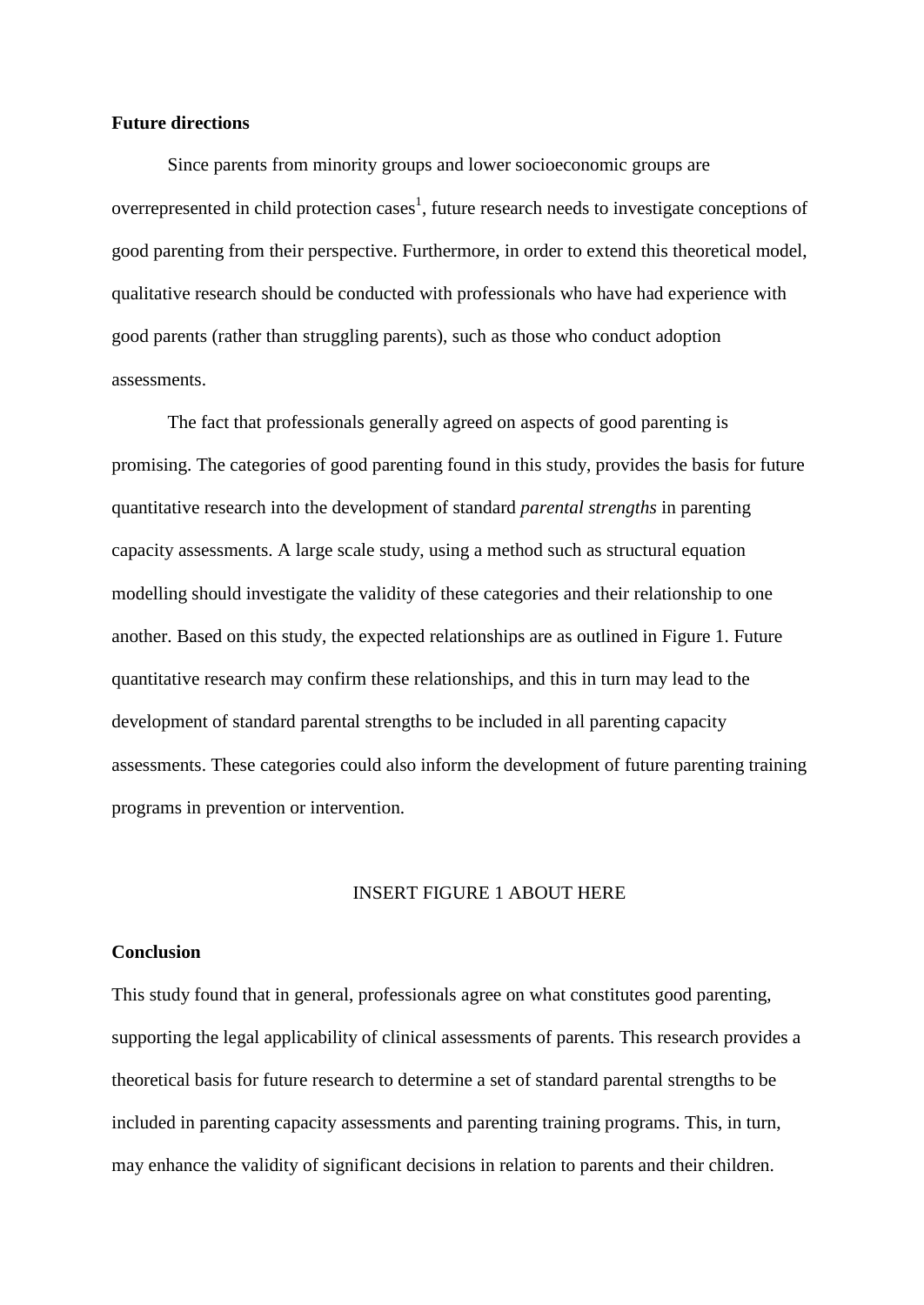#### **References**

- 1. White, A. (2005). *Literature review: Assessment of parenting capacity.* Ashfield, Australia: Centre for Parenting & Research.
- 2. Rutherford, S. J., & Keeley, P. (2009). Assessing parenting capacity: Are mental health nurses prepared for this role? *Journal of Psychiatric and Mental Health Nursing, 16*(4), 363-367.
- 3. Condie, L. O. (2003). *Parenting evaluations for the court: care and protection matters*. New York: Kluwer Academic/Plenum Publishers.
- 4. Waller, E. M., & Daniel, A. E. (2005). Purpose and utility of child custody evaluations: The attorney's perspective. *Journal of the American Academy of Psychiatry and the Law, 33*(2), 199-207.
- 5. Connell, M. (2008). Changes in the wind: Parenting assessment in family dissolution matters. *Journal of Psychiatry and Law, 36*(1), 9-40.
- 6. Hart, D. (Ed.). (2010). *Assessment before birth*. London: Jessica Kingsley Publishers.
- 7. Budd, K. S., Poindexter, L. M., Felix, E. D., & Naik-Polan, A. T. (2001). Clinical assessment of parents in child protection cases: An empirical analysis. *Law and Human Behavior, 25*(1), 93-108.
- 8. Azar, S. T., Lauretti, A. F., & Loding, B. V. (1998). The evaluation of parental fitness in termination of parental right cases: A functional-contextual perspective. *Clinical Child and Family Psychology Review, 1*(2), 77-100.
- 9. Budd, K. S., Poindexter, L. M., Felix, E. D., & Naik-Polan, A. T. (2001). Clinical assessment of parents in child protection cases: An empirical analysis. *Law and Human Behavior, 25*(1), 93-108.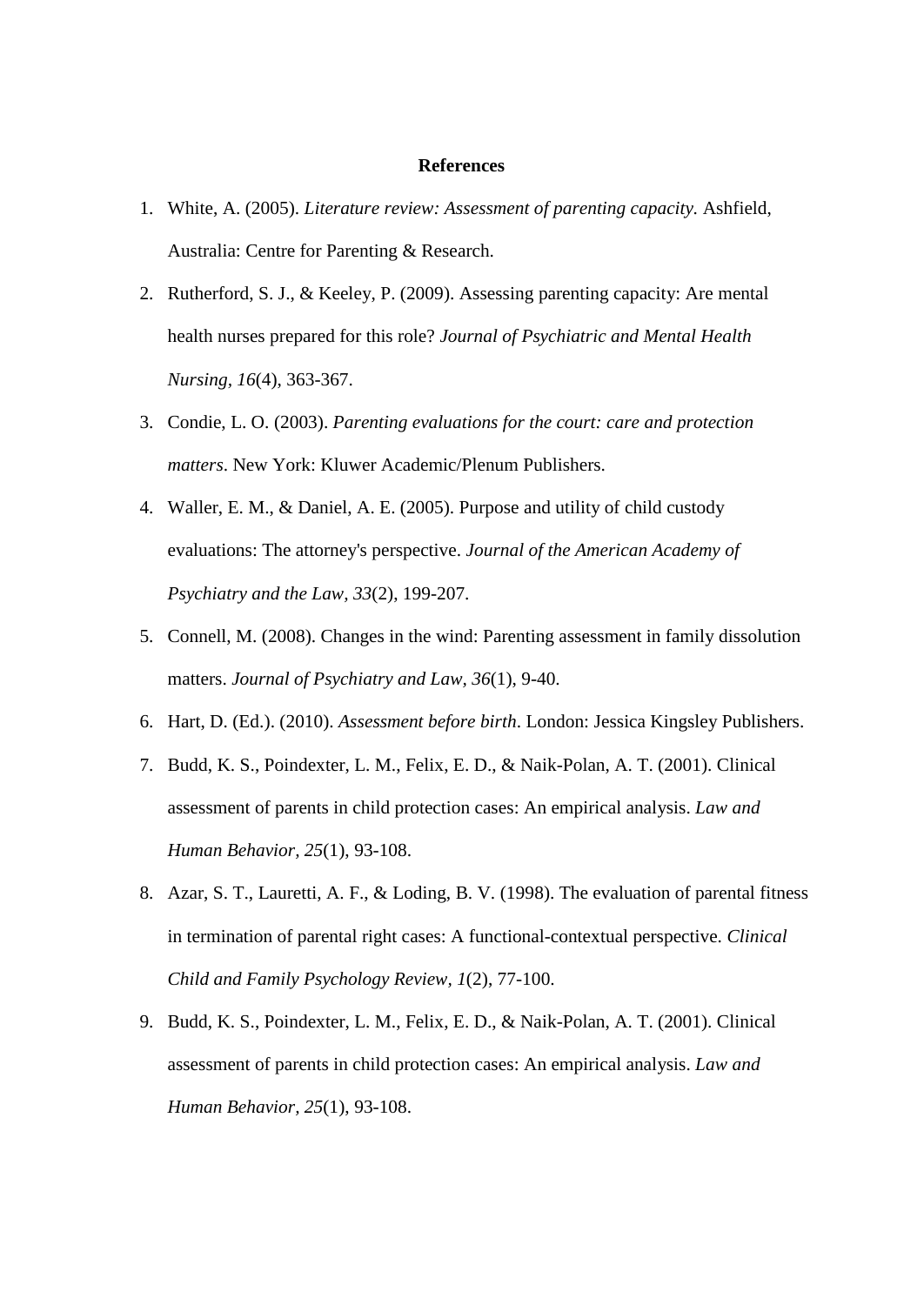- 10. Lennings, C. (2002). Decision making in care and protection: The expert assessment. *Australian e-Journal for the Advancement of Mental Health, 1*(2).
- 11. Jamieson, N., Tranah, T., & Sheldrick, E. C. (1999). The impact of expert evidence on care proceedings. *Child Abuse Review, 8*(3), 183-192.
- 12. American Psychological Association Committee on Professional Practice and Standards. (1998). *Guidelines for psychological evaluations in child protection matters*. Washington: American Psychological Association.
- 13. Department of Health, Department for Education Employment, & Home Office. (2000). *Framework for the assessment of children in need and their families*. London: The Stationery Office.
- 14. Steinhauer, P. D. (1983). Assessing for parenting capacity. *American Journal of Orthopsychiatry, 53*(3), 468-481.
- 15. Budd, K. S., & Holdsworth, M. J. (1996). Issues in clinical assessment of minimal parenting competence. *Journal of Clinical Child Psychology, 25*(1), 1-14.
- 16. Mrazek, D. A., Mrazek, P., & Klinnert, M. (1995). Clinical assessment of parenting. *Journal of the American Academy of Child and Adolescent Psychiatry, 34*(3), 272- 282.
- 17. Sommerfeld, D. P., & Hughes, J. R. (1987). Do health professionals agree on the parenting potential of pregnant women? *Social Science & Medicine, 24*(3), 285-288.
- 18. Baird, C., & Wagner, D. (2000). The relative validity of actuarial and consensusbased risk assessment systems. *Children and Youth Services Review, 22*(11-12), 839- 871.
- 19. Shalonsky, A., & Wagner, D. (2005). The next step: Integrating actuarial risk assessment and clinical judgement into an evidence-based practice framework in CPS case management. *Children and Youth Services Review, 27*(4), 409-427.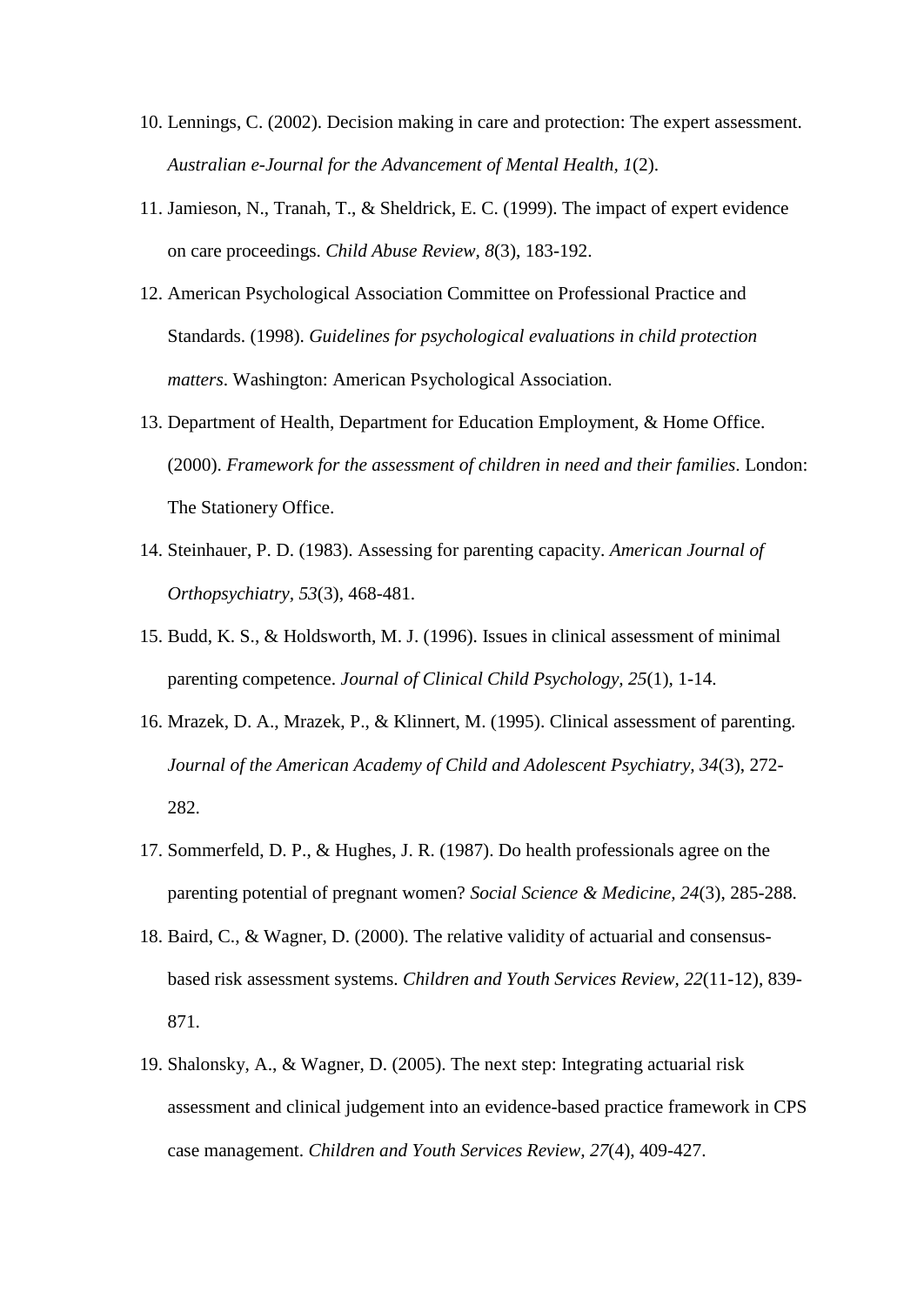- 20. Dawes, R. M., Faust, D., & Meehl, P. E. (1989). Clinical vs. actuarial judgement. *Science, 243*(4899), 1668-1674.
- 21. Munro, E. (1999). Common errors of reasoning in child protection work. *Child Abuse and Neglect, 23*(8), 745-758.
- 22. Woodcock, J. (2003). The social work assessment of parenting: An exploration. *British Journal of Social Work, 33*(1), 87-106.
- 23. Daniel, B. (2000). Judgements about parenting: What do social workers think they are doing? *Child Abuse Review, 9*(2), 91-107.
- 24. Conley, C. (2003). A review of parenting capacity assessment reports. *Ontario Association of Children's Aid Societies 47*(3), 16-23.
- 25. Jones, D. (2010). Assessment of parenting. In J. Horwath (Ed.), *The child's world: The comprehensive guide to assessing children in need* (2nd ed., pp. 282-304). London: Jessica Kingsley Publishers.
- 26. Gambrill, E., & Shlonsky, A. (2000). Risk assessment in context. *Children and Youth Services Review, 22*(11-12), 813-837.
- 27. Lennings, C. (2005). Risk assessment in care and protection: The case for actuarial approaches. *Australian e-Journal for the Advancement of Mental Health, 4*(1), 1-10.
- 28. Jacobsen, T., Miller, L. J., & Kirkwood, K. P. (1997). Assessing parenting competency in individuals with severe mental illness: A comprehensive service. *The Journal of Mental Health Administration, 24*(2), 189-199.
- 29. Llewellyn, G., McConnell, D., Russo, D., Mayes, R., & Honey, A. (2002). Homebased programmes for parents with intellectual disabilities: Lessons from practice. *Journal of Applied Research in Intellectual Disabilities, 15*(4), 341-353.
- 30. Azar, S. T., & Cote, L. R. (2002). Sociocultural issues in the evaluation of the needs of children in custody decision making. What do our current frameworks for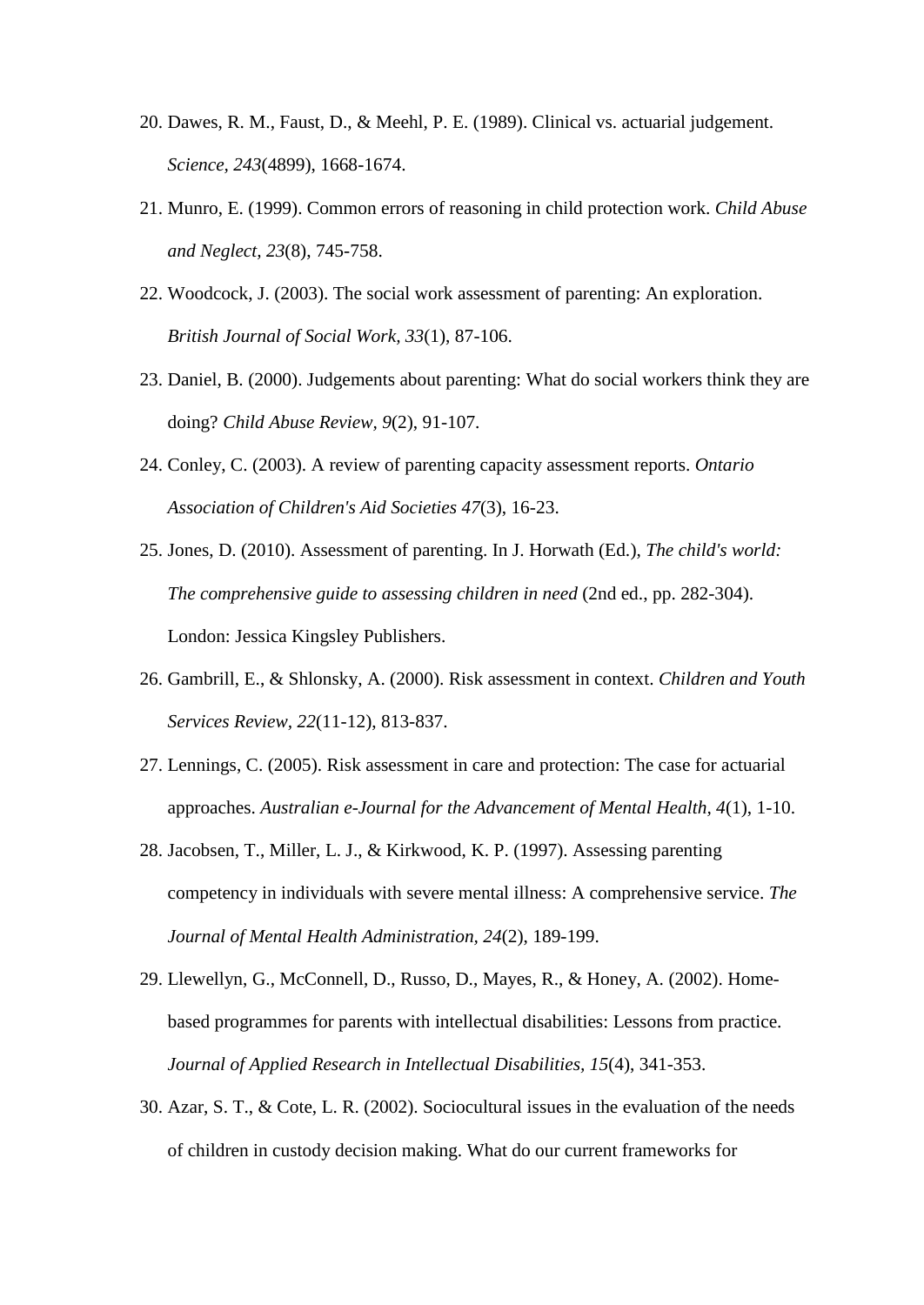evaluating parenting practices have to offer? *International Journal of Law and Psychiatry, 25*(3), 193-217.

- 31. Baumrind, D. (1967). Child care practices anteceding three patterns of preschool behavior. *Genetic Psychology Monographs*, *75*, 43-88.
- 32. Devore, E. R., & Ginsburg, K.R. (2005). The protective effects of good parenting on adolescents. *Current Opinion in Pediatrics*, *17*(4), 460-465.
- 33. Belsky, J., & Vondra, J. (Eds.). (1989). *Lessons from child abuse: The determinants of parenting*. Cambridge: Cambridge University Press.
- 34. Farnfield, S. (2008). A theoretical model for the comprehensive assessment of parenting. *British Journal of Social Work, 38*(6), 1076-1099.
- 35. Taylor, J., Lauder, W., Moy, M., & Corlett, J. (2009). Practitioner assessments of 'good enough' parenting: factorial survey. Journal of Clinical Nursing, *18*(8), 1180- 1189.
- 36. Charmaz, K. (2006). *Constructing grounded theory: A practical guide through qualitative analysis*. London: Sage Publications Ltd.
- 37. Strauss, A. L., & Corbin, J. (1990). *Basics of qualitative research: Grounded theory procedures and techniques*. Newbury Park: Sage.
- 38. Pitcairn, T., Waterhouse, L., McGhee, J., Secker, J., & Sullivan, C. (1993). Evaluating parenting in child physical abuse. In L. Waterhouse (Ed.), *Child abuse and child abusers: Protection and prevention*. London: Jessica Kingsley Publishers.
- 39. Rutter, M. (1985). Resilience in the face of adversity. Protective factors and resistance to psychiatric disorder. *British Journal of Psychiatry, 147*(6), 598-611.
- 40. Strauss, A. L., & Corbin, J. 1997. Grounded Theory in Practice. Thousand Oaks: Sage.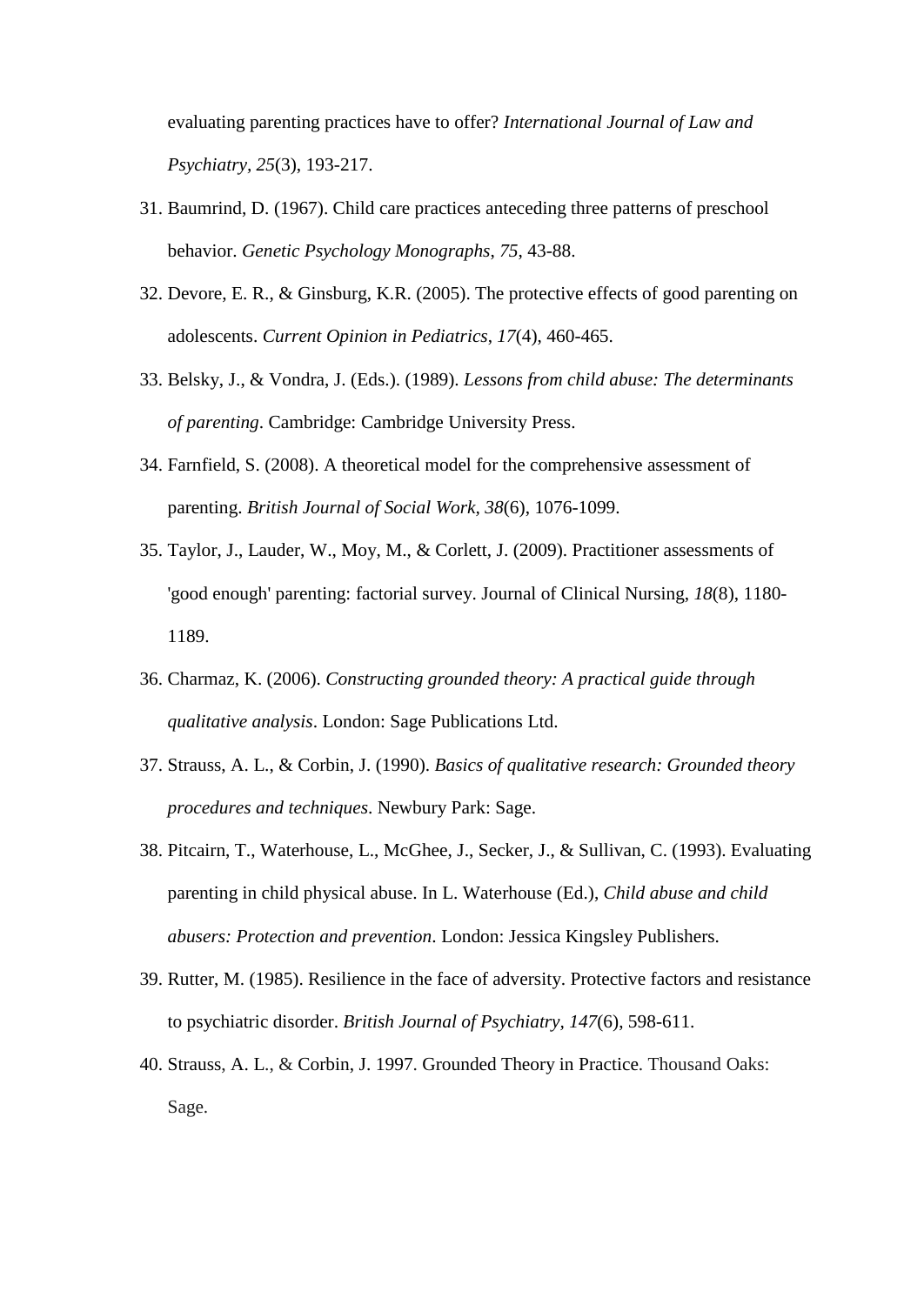- 41. Mullick, M., Miller, L. J., & Jacobsen, T. (2001). Insight into mental illness and child maltreatment risk among mothers with major psychiatric disorders. *Psychiatric Services, 52*(4), 488-492.
- 42. Holden, G. W., & Hawk, C. K. (2003). Meta-parenting in the journey of child rearing: A cognitive mechanism for change. In L. Kuczynski (Ed.), *Handbook of dynamics in parent-child relations* (pp. 189-210). Thousand Oaks: Sage Publications Inc.
- 43. Donald, T., & Jureidini, J. (2004). Parenting capacity. *Child Abuse Review, 13*(1), 5- 17.
- 44. Tomison, A. M. (1998). Valuing parent education: A cornerstone of child abuse prevention. *Child Abuse Prevention Issues, 10*, 1-20. Retrieved September 18, 2010, from http://www.aifs.gov.au/nch/pubs/issues/issues10/issues10.html
- 45. Jacobson, A. L. (2004). Contemporary models for positive parenting. *Journal of Family and Consumer Sciences, 96*(4), 4-9.
- 46. Markus, H. R., & Kitayama, S. (1991). Culture and the self: Implications for cognition, emotion, and motivation. *Psychological Review, 98*(2), 224-253.
- 47. Bandura, A. (1971). *Social learning theory*. New York: General Learning Press.
- 48. Department of Human Services. (2007). *Child development and trauma guide*. Retrieved September 20, 2010 from http://wcm.dhs.vic.gov.au/\_\_data/assets/pdf\_file/0009/449217/child-developmentand-trauma-guide.pdf
- 49. Hoghughi, M. (1997). *Parenting at the margins: Some consequences of inequality*. Chichester: Wiley.
- 50. Howe, D. (2010). Attachment: Implications for assessing children's needs and parenting capacity. In J. Horwath (Ed.), *The child's world: The comprehensive guide*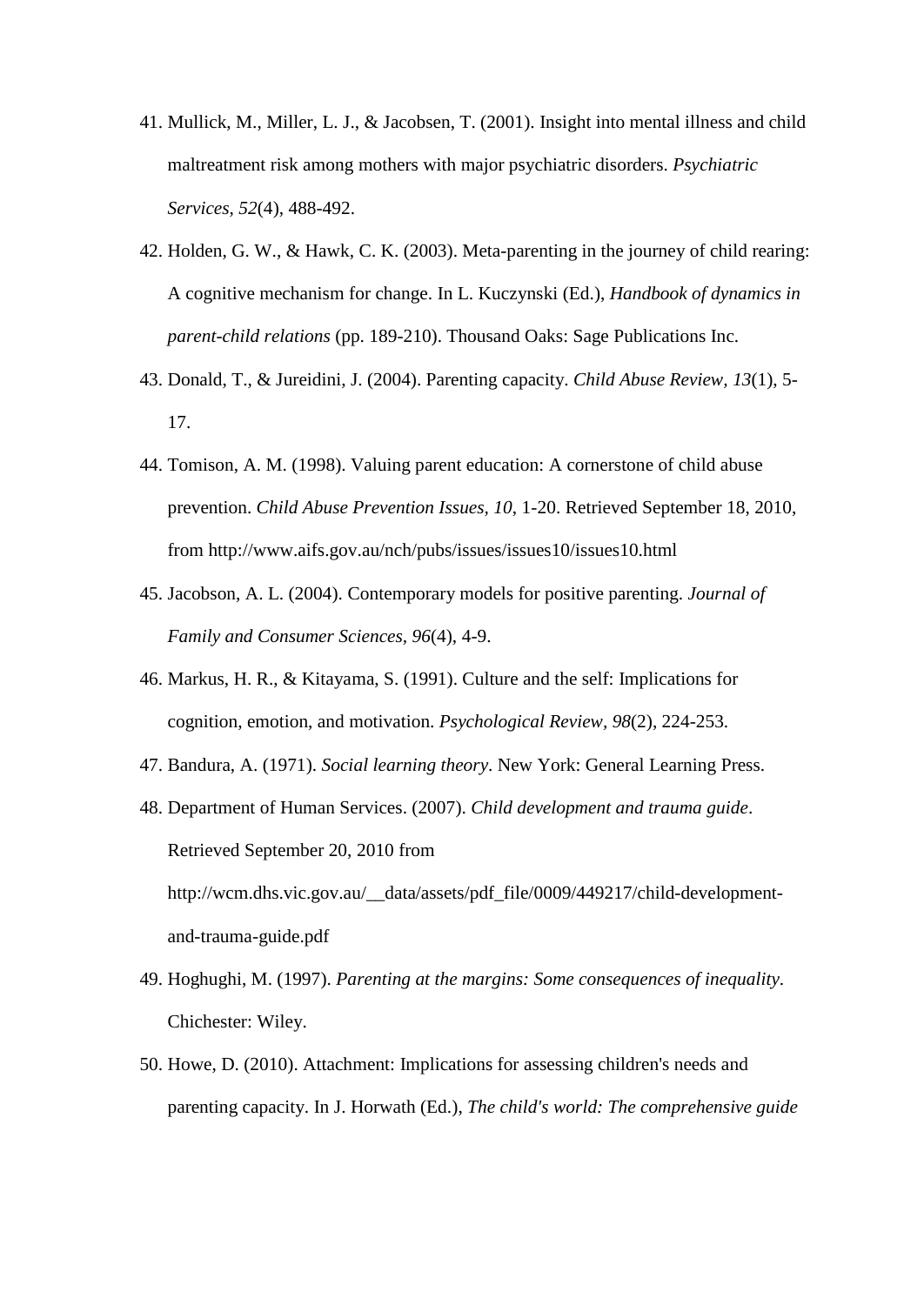*to assessing children in need* (2nd ed., pp. 184-198). London: Jessica Kingsley Publishers.

- 51. Morse, J. M. (Ed.). (1994). *Designing funded qualitative research*. London: Sage.
- 52. Gibson, B. (2007). *Accomodating critical theory*. London: Sage Publications Ltd.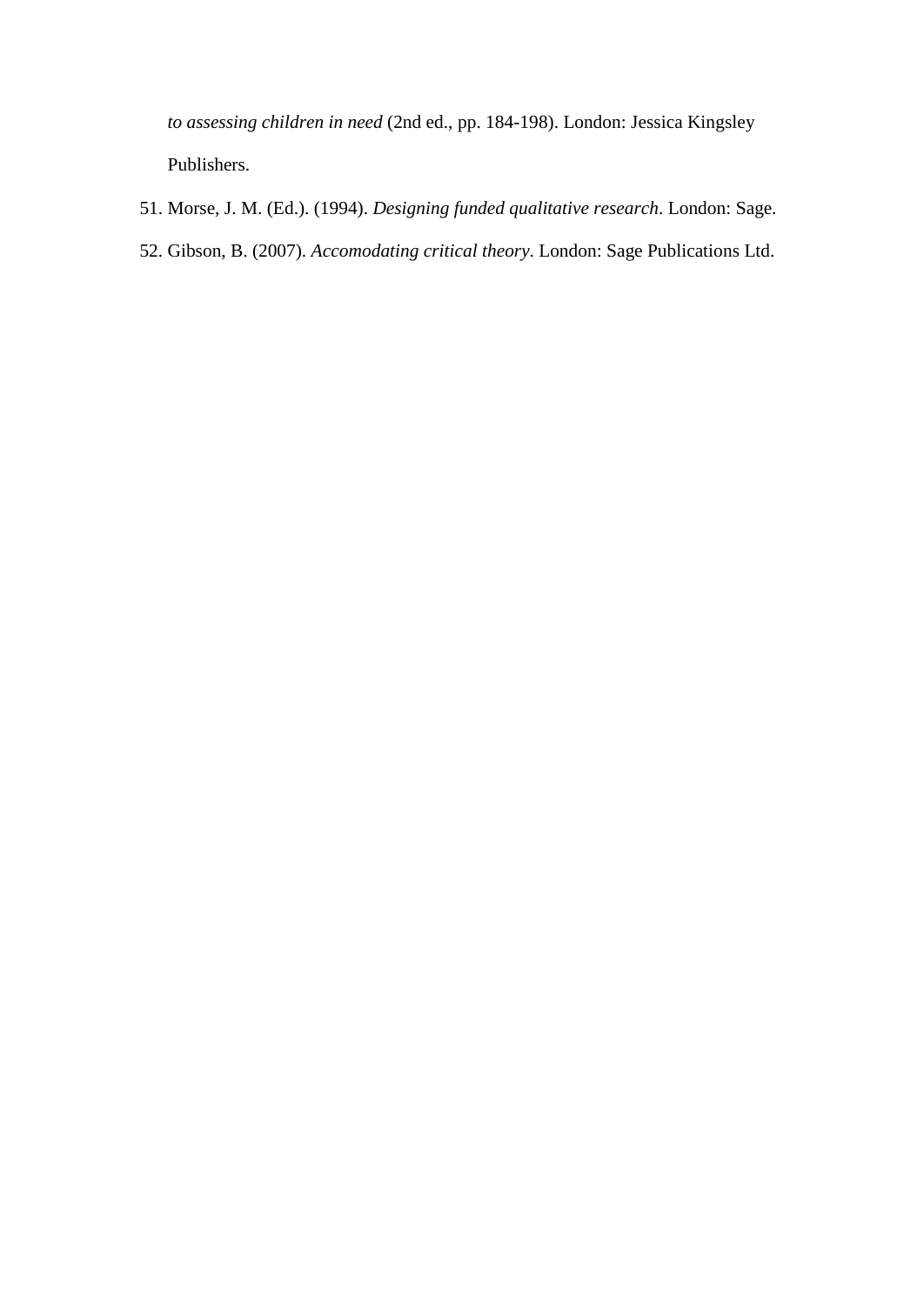## TABLE 1

*Demographics of participants*

| Profession   | $\mathbf n$    | Gender           |                | Mean age<br>(range) | Mean years<br>of<br>experience<br>(range) | Own<br>children |                | Work with<br>culturally<br>diverse<br>clients |          |
|--------------|----------------|------------------|----------------|---------------------|-------------------------------------------|-----------------|----------------|-----------------------------------------------|----------|
| Social       | 5              | $\overline{F}$   | 5              | 48.6                | 11                                        | Yes             | $\overline{4}$ | Yes                                           | 5        |
| Worker/CS    |                | $\boldsymbol{M}$ | $\overline{0}$ | $(29-60)$           | $(2-30)$                                  | N <sub>O</sub>  | 1              | N <sub>O</sub>                                | $\theta$ |
| Psychologist | 5              | $\boldsymbol{F}$ | $\overline{2}$ | 44.8                | 15.4                                      | Yes             | 3              | Yes                                           | 5        |
|              |                | $\overline{M}$   | 3              | $(26-58)$           | $(2-32)$                                  | N <sub>O</sub>  | $\overline{2}$ | N <sub>O</sub>                                | $\theta$ |
| Lawyer       | 5              | $\overline{F}$   | $\overline{4}$ | 40                  | 11.6                                      | Yes             | 5              | Yes                                           | 5        |
|              |                | $\overline{M}$   | 1              | $(32-55)$           | $(5-28)$                                  | N <sub>O</sub>  | $\theta$       | N <sub>O</sub>                                | $\theta$ |
| Magistrate   | $\overline{4}$ | $\overline{F}$   | 1              | 66                  | 11.5                                      | Yes             | $\overline{4}$ | Yes                                           | 3        |
|              |                | $\overline{M}$   | 3              | $(60-80)$           | $(5-20)$                                  | N <sub>O</sub>  | $\overline{0}$ | N <sub>O</sub>                                | 1        |
| Total        | $N=19$         | $\boldsymbol{F}$ | 12             | 49                  | 12.42                                     | Yes             | 16             | Yes                                           | 18       |
|              |                | $\overline{M}$   | 7              | $(26-80)$           | $(2-32)$                                  | N <sub>O</sub>  | 3              | N <sub>O</sub>                                | 1        |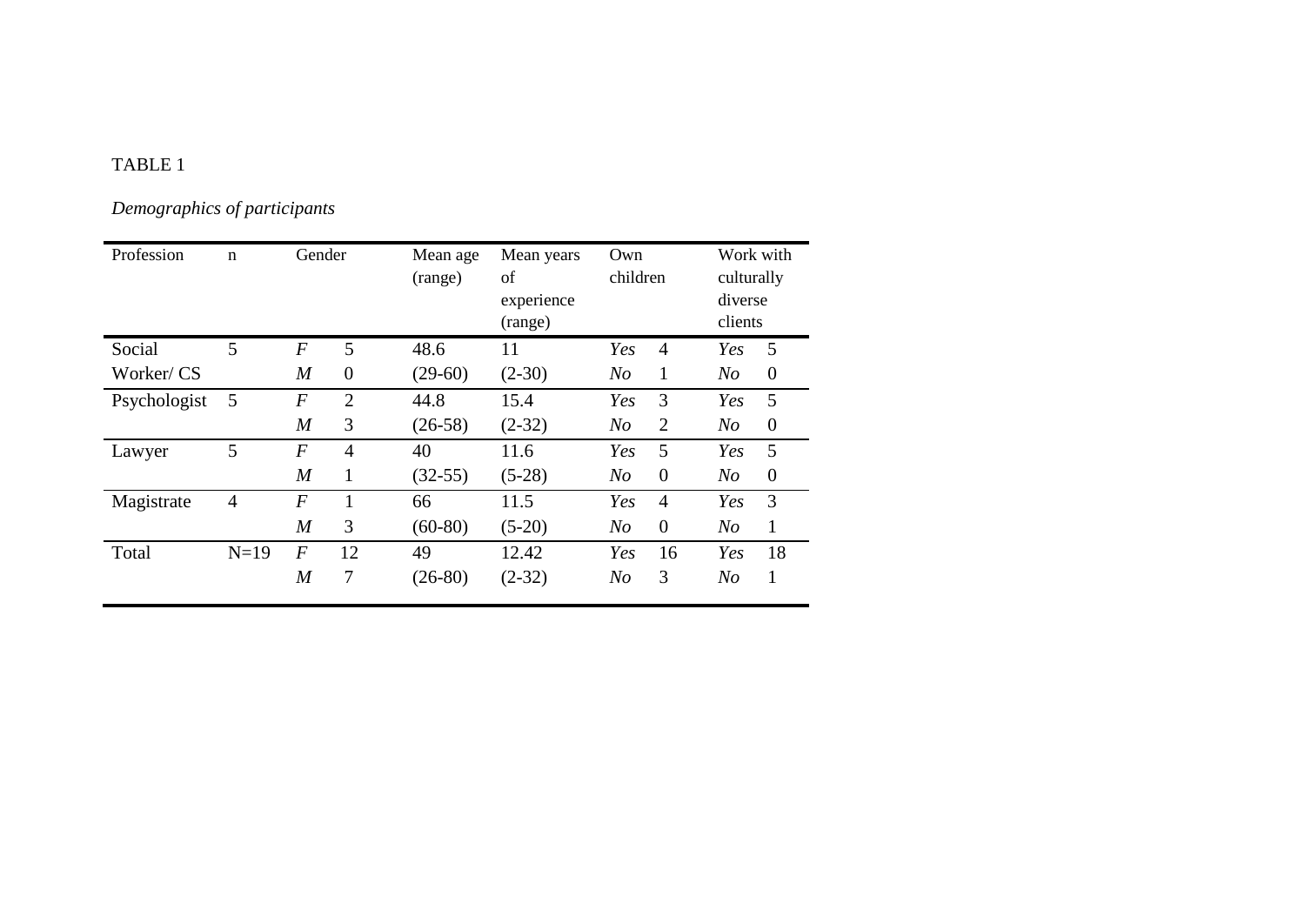## TABLE 2

*Professionals' opinions on the relative importance of different parenting dimensions*



*N.B. Parenting tasks identified by participants as the most important according to rating scale and interview responses (See Appendices C-D). From rating scale: 'Physical' classified as health, safety, and physical care; 'All' classified as health, safety, family & social support, emotional, physical, cognitive, discipline, and developmental (see Appendix D for rating scale).*